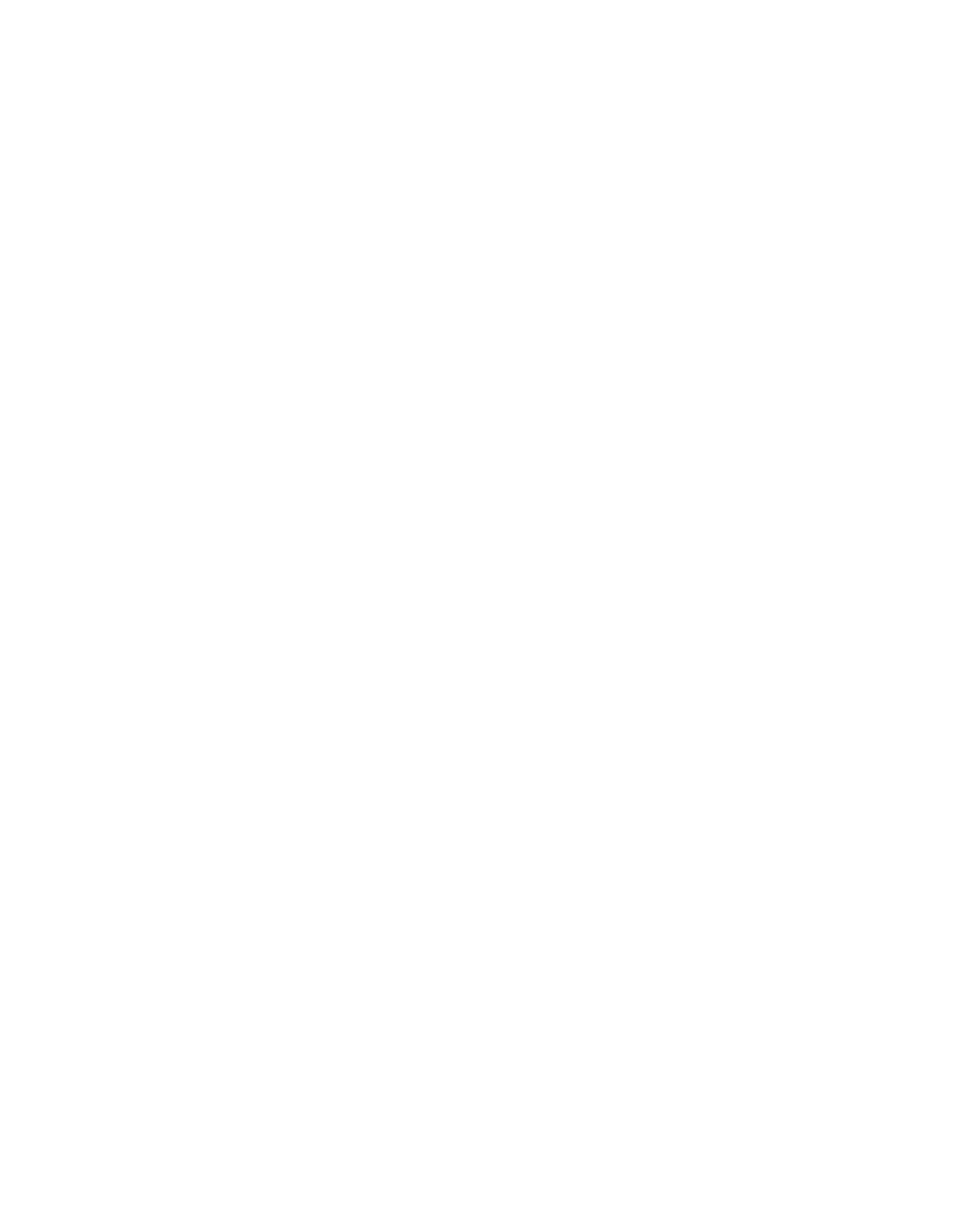## Table of Contents

|                                | Role of Countywide Planning Policies and the Comprehensive Plans1 |  |  |  |
|--------------------------------|-------------------------------------------------------------------|--|--|--|
|                                |                                                                   |  |  |  |
|                                |                                                                   |  |  |  |
|                                |                                                                   |  |  |  |
|                                |                                                                   |  |  |  |
|                                |                                                                   |  |  |  |
|                                |                                                                   |  |  |  |
|                                |                                                                   |  |  |  |
|                                |                                                                   |  |  |  |
|                                |                                                                   |  |  |  |
|                                |                                                                   |  |  |  |
|                                |                                                                   |  |  |  |
|                                |                                                                   |  |  |  |
|                                |                                                                   |  |  |  |
| Appendix A. Growth Allocations |                                                                   |  |  |  |

Appendix B. Growth Allocations Procedures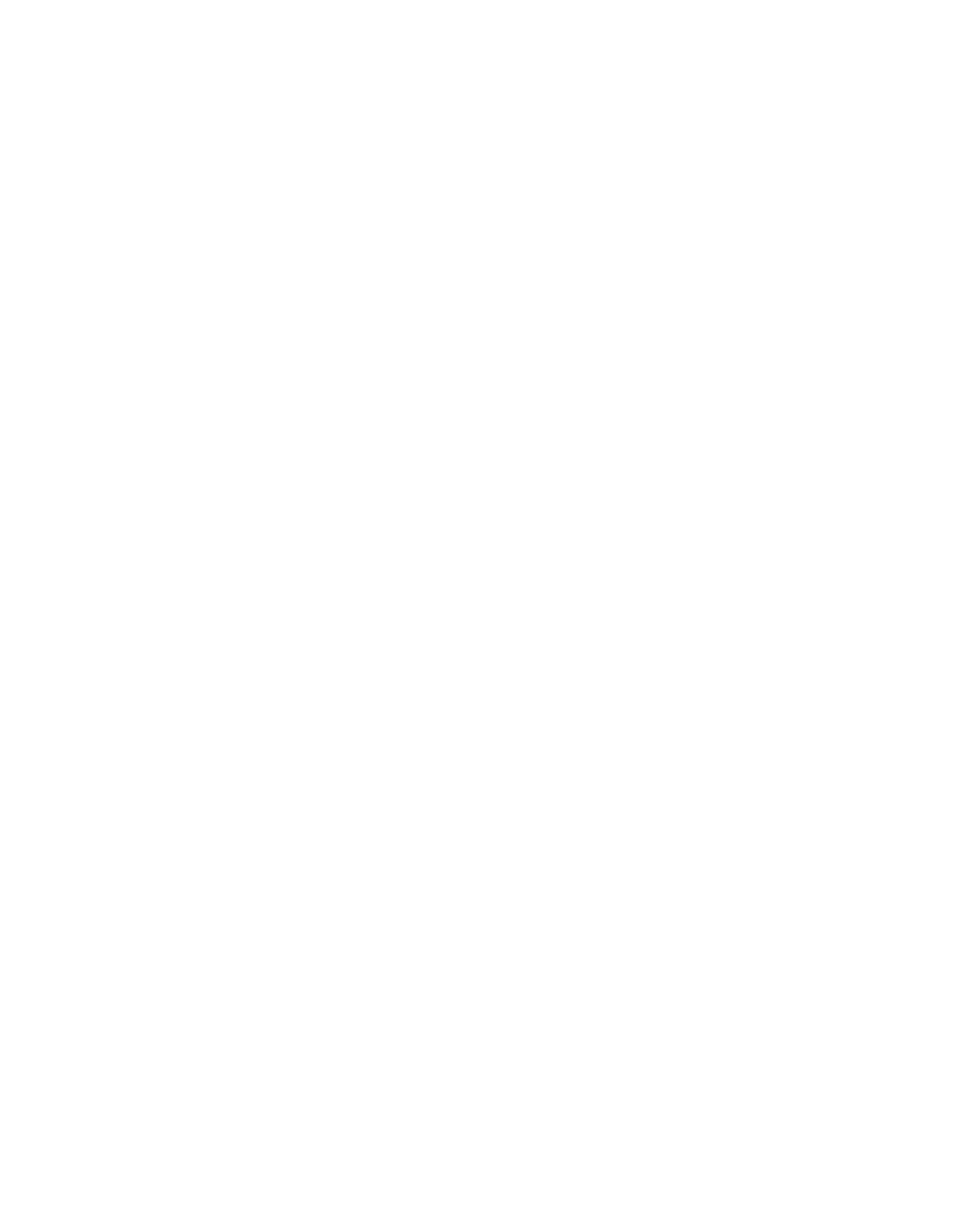### **Skagit County Countywide Planning Policies**

#### **The Role of the Skagit County Countywide Planning Policies and the Comprehensive Plans**

- i Pursuant to RCW 36.70A.210, these Skagit County Countywide Planning Policies ("Countywide Planning Policies" or "CPPs") establish a countywide framework for developing county, city and town comprehensive plans (collectively "Comprehensive Plans").
- ii Except as otherwise provided for by law, Skagit County, municipalities, and state agencies are subject to the Countywide Planning Policies. The Skagit County Comprehensive Plan, and the comprehensive plans of the cities and towns within Skagit County shall be consistent with these policies.
- iii The 2002 Framework Agreement executed by Skagit County and every city and town within the county – guides the process for adoption and amendment of Countywide Planning Policies.
- iv The Board of County Commissioners adopt and amend Countywide Planning Policies in cooperation with the cities and towns, consistent with RCW 36.70A.210 and the 2002 Framework Agreement.
- v All Elements of Comprehensive Plans, including maps and procedures, shall comply with these policies. Amendments to the other components of Comprehensive Plans shall conform to these policies.
- vi As required by RCW 36.70A.120, activities and capital budgeting decisions made by Skagit County, and all cities and towns located within the county, shall be made in conformity with the locally adopted comprehensive plan.
- vii The Skagit County Comprehensive Plan adopts by reference the following functional plans: Shoreline, Drainage, Floodplain, Schools, Special Districts, Parks and Recreation, Transportation, Watershed, the Coordinated Water System Plan and any other functional plans adopted by Skagit County. Each referenced plan shall be coordinated with, and consistent with, the Skagit County Comprehensive Plan.
- viii All disputes over the proper interpretation of other functional plans and all implementing regulations, including zoning maps and zoning regulations, shall be resolved in favor of the interpretation which most clearly achieves Countywide Planning Policies.
- ix Local governments shall pursue methods of collecting and displaying statistics, maps and other information necessary for government.

Countywide Planning Policies, January 2021 1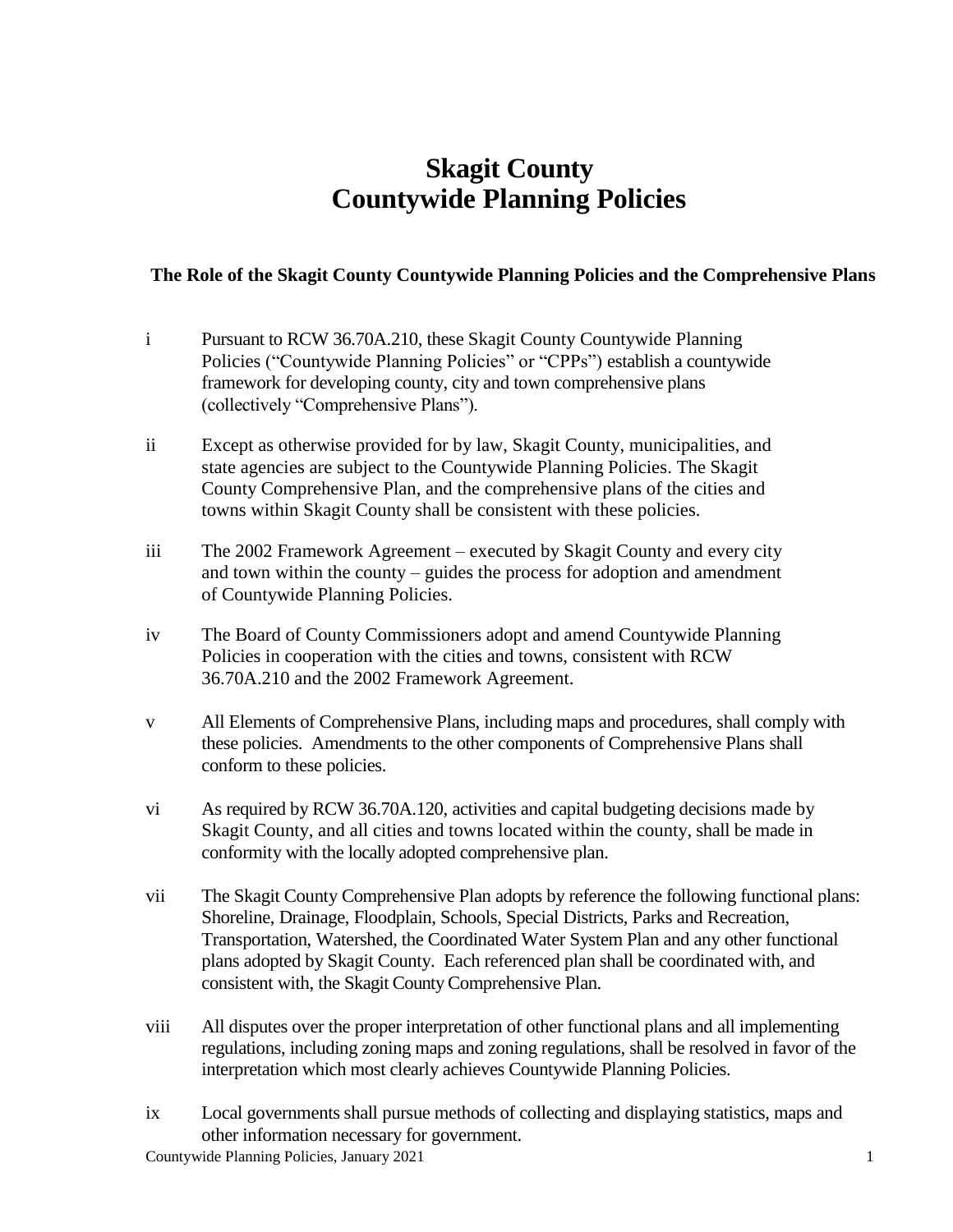x Upon adoption of Comprehensive Plans, sub-area plans will be considered to address homogeneous natural features and communities.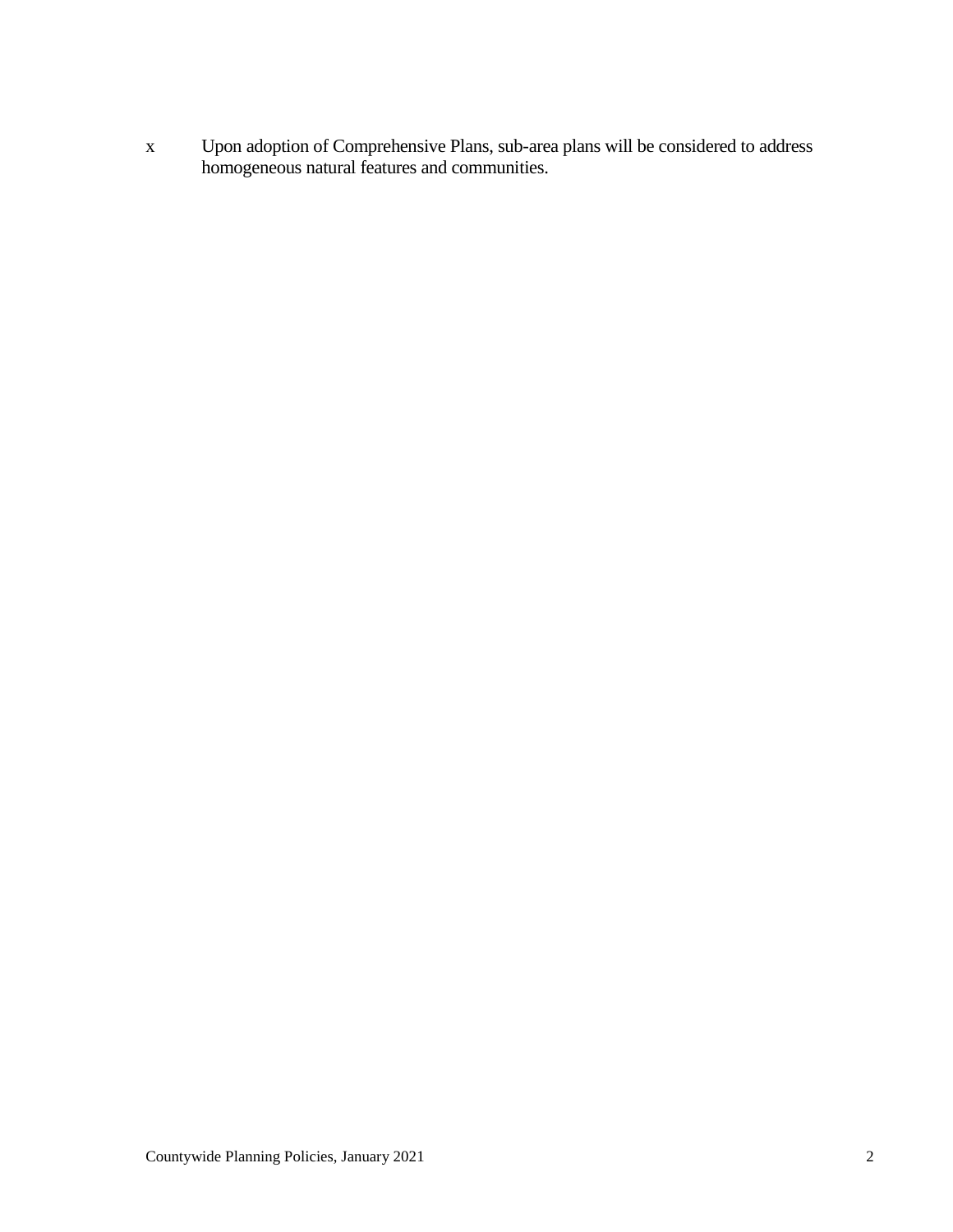#### **1. Urban Growth**

**Encourage urban development in urban areas where adequate public facilities and services exist or can be provided in an efficient manner.**

- 1.1 Urban growth shall be allowed only within cities and towns, their designated Urban Growth Areas ("UGAs") and within any non-municipal urban growth areas already characterized by urban growth, identified in the Skagit County Comprehensive Plan with a Capital Facilities Plan meeting urban standards. Population and employment land allocations for each UGA shall be consistent with the allocations shown in Appendix A.
- 1.2 Cities and towns and their urban growth areas, and non-municipal urban growth areas designated pursuant to CPP 1.1, shall include areas and densities sufficient to accommodate as a target 80% of the county's 20-year population projection.
- 1.3 Urban growth areas shall provide for urban densities of mixed uses and shall direct development of neighborhoods which provide adequate and accessible urban governmental services concurrent with development. The Growth Management Act ("GMA") defines urban governmental services as those governmental services historically and typically delivered by cities, including storm and sanitary sewer systems, domestic water systems, street cleaning services, fire and police protection services, public transit services, and other public utilities associated with urban areas and normally not associated with nonurban areas.
- 1.4 Urban growth areas shall include greenbelts and open space, and encourage the preservation of wildlife habitat areas.
- 1.5 Cities and towns shall encourage development, including greenbelt and open space areas, on existing vacant land and in-fill properties before expanding beyond their present corporate city limits towards urban growth boundaries.
- 1.6 Annexations beyond urban growth areas are prohibited.
- 1.7 The baseline for 20-year countywide population forecasts shall be the official Growth Management Act Population Projections from the State of Washington's Office of Financial Management. The Growth Management Act Technical Advisory Committee ("Planners Committee") shall recommend the process for allocating forecasted population and employment, which shall be cooperatively reviewed by the Growth Management Act Steering Committee ("GMASC"), consistent with the 2002 Framework Agreement. Final growth allocations will be ratified by each government's legislative body. The growth allocation process shall use the procedures in Appendix B, which calls for the following steps:
	- a. Initial Growth Allocations;
	- b. Reconciliation;
	- c. Long Term Monitoring; and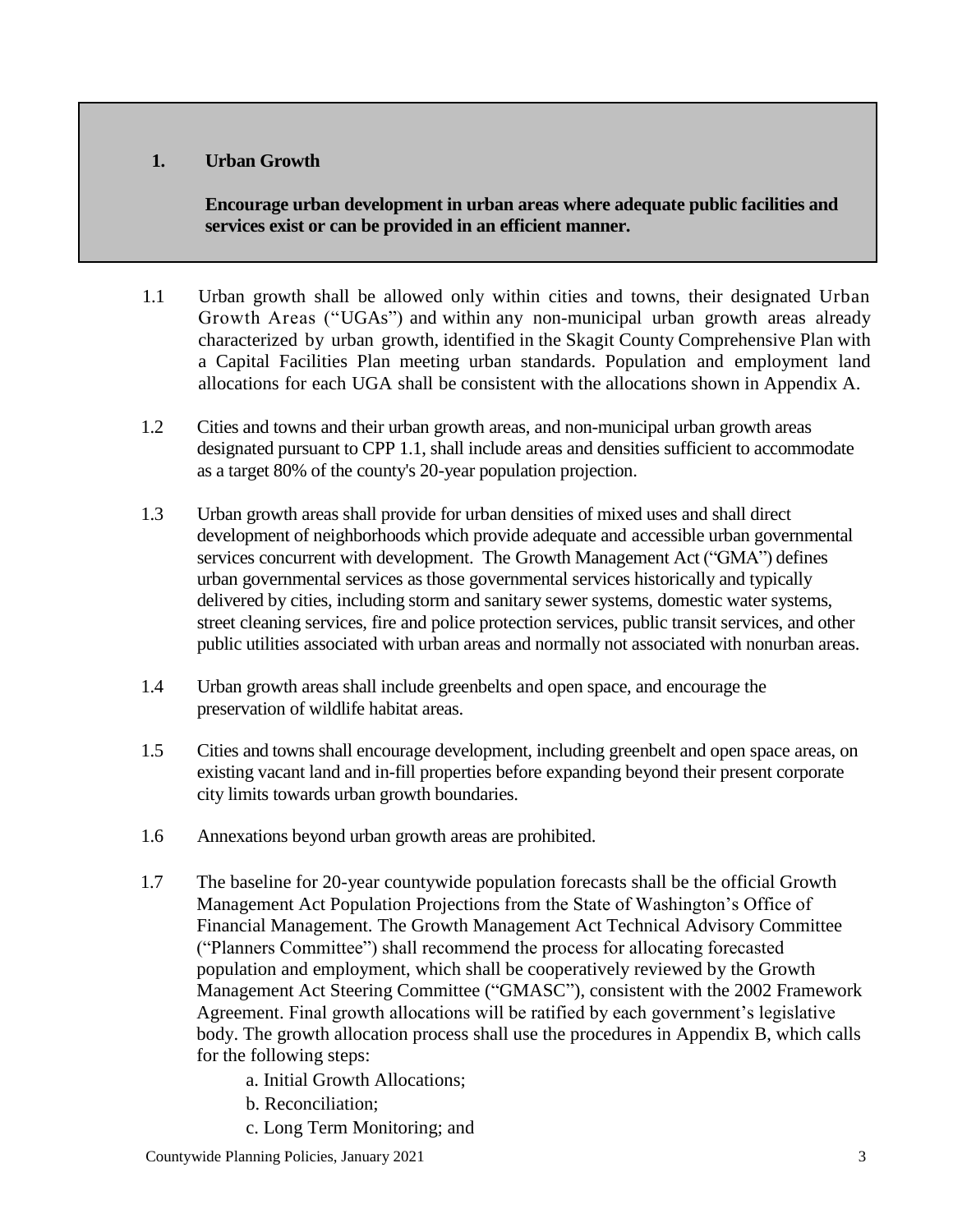#### d. Allocation Adjustment.

- 1.8 Skagit County, the cities and towns shall use consistent land capacity analysis methods as approved by the GMASC to determine the amount of undeveloped buildable urban land needed. The inventory of the undeveloped buildable urban land supply is to be maintained by Skagit County in a Regional Geographic Information Systems database.
- 1.9 Skagit County, the cities and towns will establish a common method to monitor urban development to evaluate the rate of growth and maintain an inventory of the amount of buildable land remaining. The Planners Committee shall develop a monitoring process, prepare annual monitoring reports and present the reports to the Growth Management Act Steering Committee annually.
- 1.10 All growth outside the urban growth boundary shall be rural in nature as defined in the Rural Element, not requiring urban governmental services, except in those limited circumstances shown to be necessary to the satisfaction of both Skagit County and the affected city/town to protect basic public health, safety and the environment, and when such services are financially supportable at rural densities and do not permit urban development.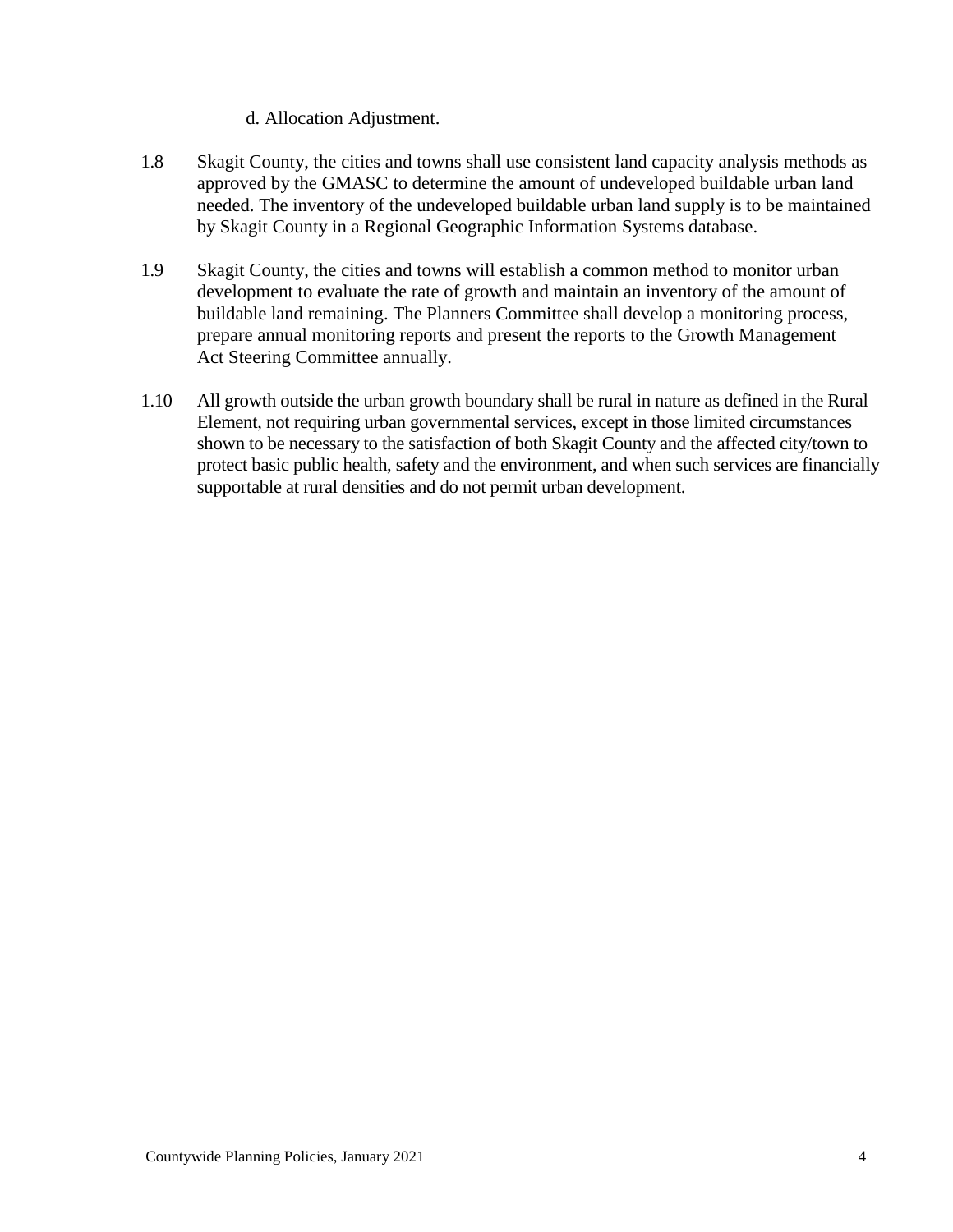#### **2. Reduce Sprawl**

**Reduce the inappropriate conversion of undeveloped land into sprawling, lowdensity development.**

- 2.1 Contiguous and orderly development and provision of urban services to such development within urban growth boundaries shall be required.
- 2.2 Development within the urban growth area shall be coordinated and phased through interagency agreements.
- 2.3 Rural development shall be allowed in areas outside of the urban growth boundaries having limited resource production values (e.g. agriculture, timber, mineral) and having access to public services. Rural development shall have access through suitable county roads, have limited impact on agricultural, timber, mineral lands, critical areas, shorelands, historic landscapes or cultural resources and must address their drainage and ground water impacts.
- 2.4 Rural commercial and industrial development shall be consistent with that permitted by the Growth Management Act, specifically including RCW 36.70A.070(5)(d) and related provisions and the 1997 ESB 6094 amendments thereto. This development shall not be urban in scale or character or require the extension of urban services outside of urban growth areas, except where necessary to address an existing public health, safety or environmental problem.
- 2.5 Rural commercial and industrial development shall be of a scale and nature consistent and compatible with rural character and rural services, or as otherwise allowed under RCW 36.70A.070(5)(d), and may include commercial services to serve the rural population, natural resource-related industries, small scale businesses and cottage industries that provide job opportunities for rural residents, and recreation, tourism and resort development that relies on the natural environment unique to the rural area.
- 2.6 Priority consideration will be given to siting of new rural commercial and industrial uses in areas of existing development, including existing Rural Villages and existing Rural Centers, followed by already developed sites in the rural area, and only lastly to wholly undeveloped sites in the rural area.
- 2.7 Master planned sites designated for industrial and large-scale commercial uses shall be clustered, landscaped, and buffered to alleviate adverse impacts to surrounding areas.
- 2.8 Commercial areas should be aggregated in cluster form, be pedestrian oriented, provide adequate parking and be designed to accommodate public transit.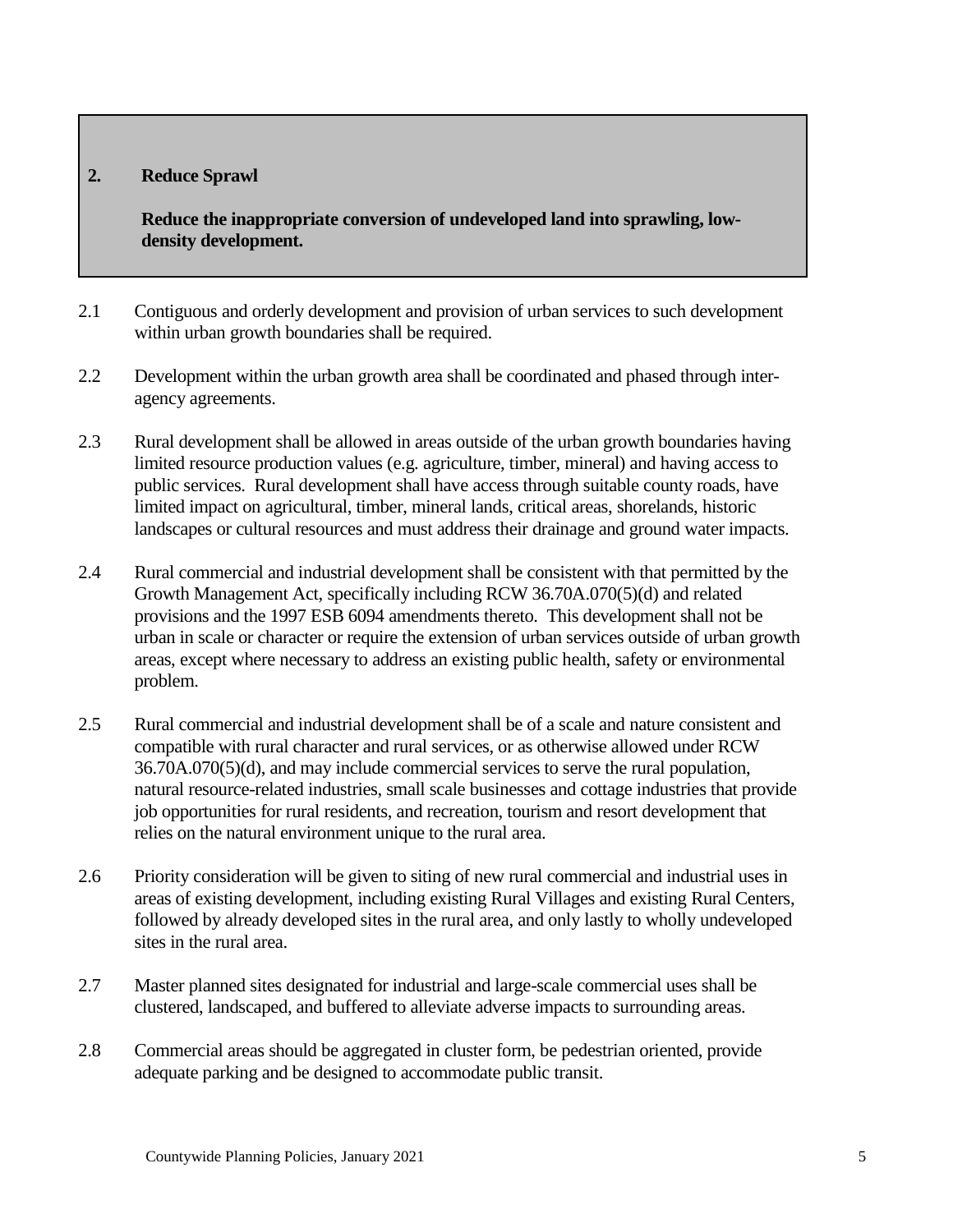2.9 Urban commercial and urban industrial development, except development directly dependent on local agriculture, forestry, mining, aquatic and resource operations, and major industrial development which meets the criteria contained in RCW 36.70A.365, should be restricted to urban or urban growth areas where adequate transportation networks and appropriate utility services are available.

The process to consider siting of specific major industrial developments outside of urban growth areas shall follow the process included in the 2002 Framework Agreement for adoption of Countywide Planning Policies. Major industrial developments shall mean a master planned location for specific manufacturing, industrial, or commercial business that:

- 1. Requires a parcel of land so large that no suitable parcels are available within an urban growth area; or
- 2. Is a natural resource-based industry requiring a location near agricultural land, forest land, or mineral resource land upon which it is dependent. The major industrial development shall not be for the purpose of retail commercial development or multi-tenant office park.

A major industrial development may be approved outside an urban growth area if the following criteria are met:

- 1. New infrastructure is provided for and/or applicable impact fees are paid;
- 2. Transit-oriented site planning and traffic demand management programs are implemented;
- 3. Buffers are provided between the major industrial development and adjacent nonurban areas;
- 4. Environmental protection including air and water quality has been addressed and provided for;
- 5. Development regulations are established to ensure that urban growth will not occur in adjacent non-urban areas;
- 6. Provision is made to mitigate adverse impacts on designated agricultural lands, forest lands, and mineral resource lands;
- 8. The plan for the major industrial development is consistent with Skagit County's development regulations established for the protection of critical areas; and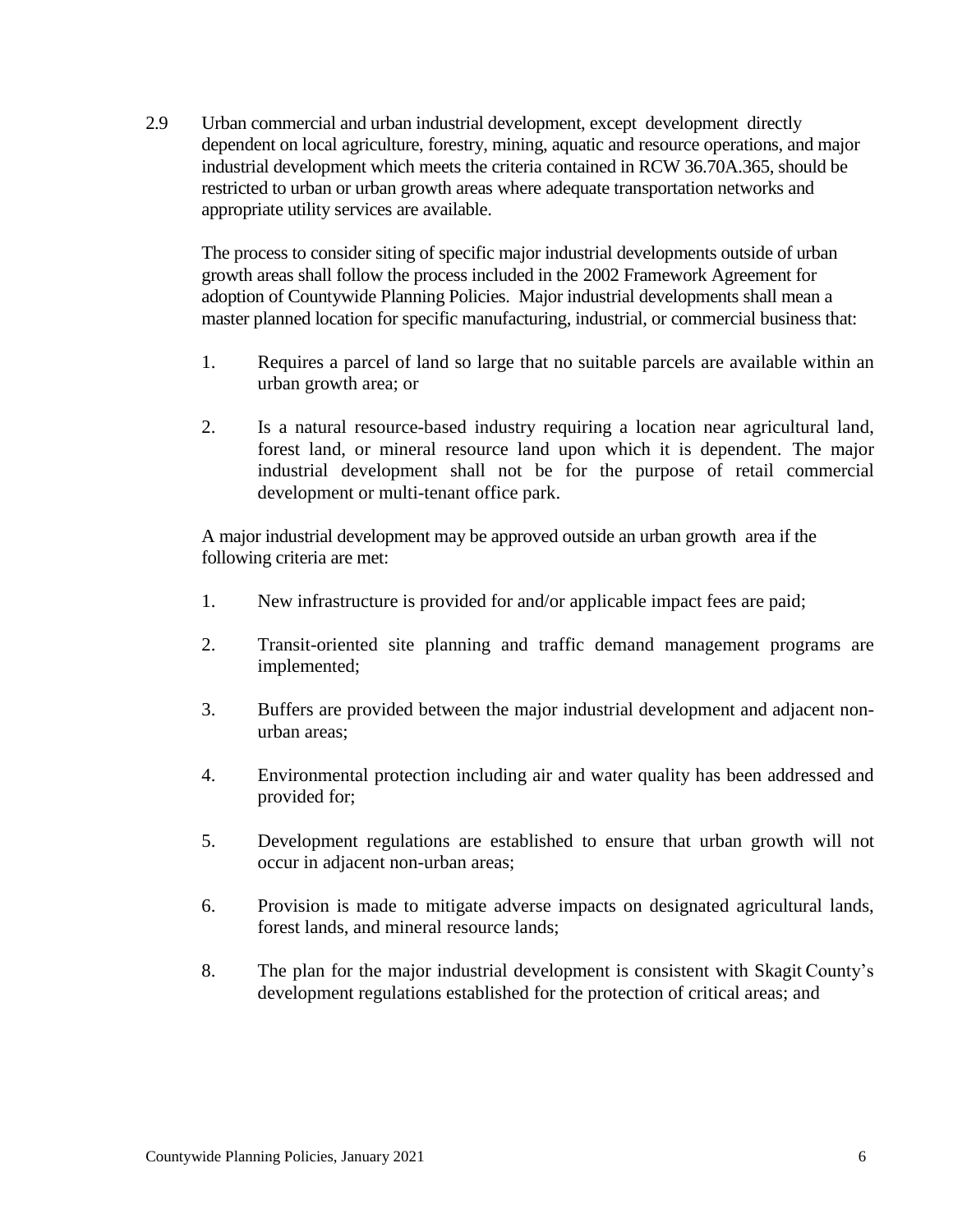9. An inventory of developable land has been conducted and Skagit County has determined and entered findings that land suitable to site the major industrial development is unavailable within the urban growth area. Priority shall be given to applications for sites that are adjacent to or in close proximity to the urban growth areas.

Final approval of an application for a major industrial development shall be considered an adopted amendment to the Skagit County Comprehensive Plan adopted pursuant to RCW 36.70A.070 designating the major industrial development site on the land use map as an urban growth area. Final approval of the application shall not be considered an amendment to the Skagit County Comprehensive Plan for the purposes of RCW 36.70A.130(2) and may be considered at any time.

2.10 Establishment or expansion of local improvement districts and special purpose taxing districts, except flood control, diking districts and other districts formed for the purpose of protecting water quality, in designated commercial forest resource lands shall be discouraged.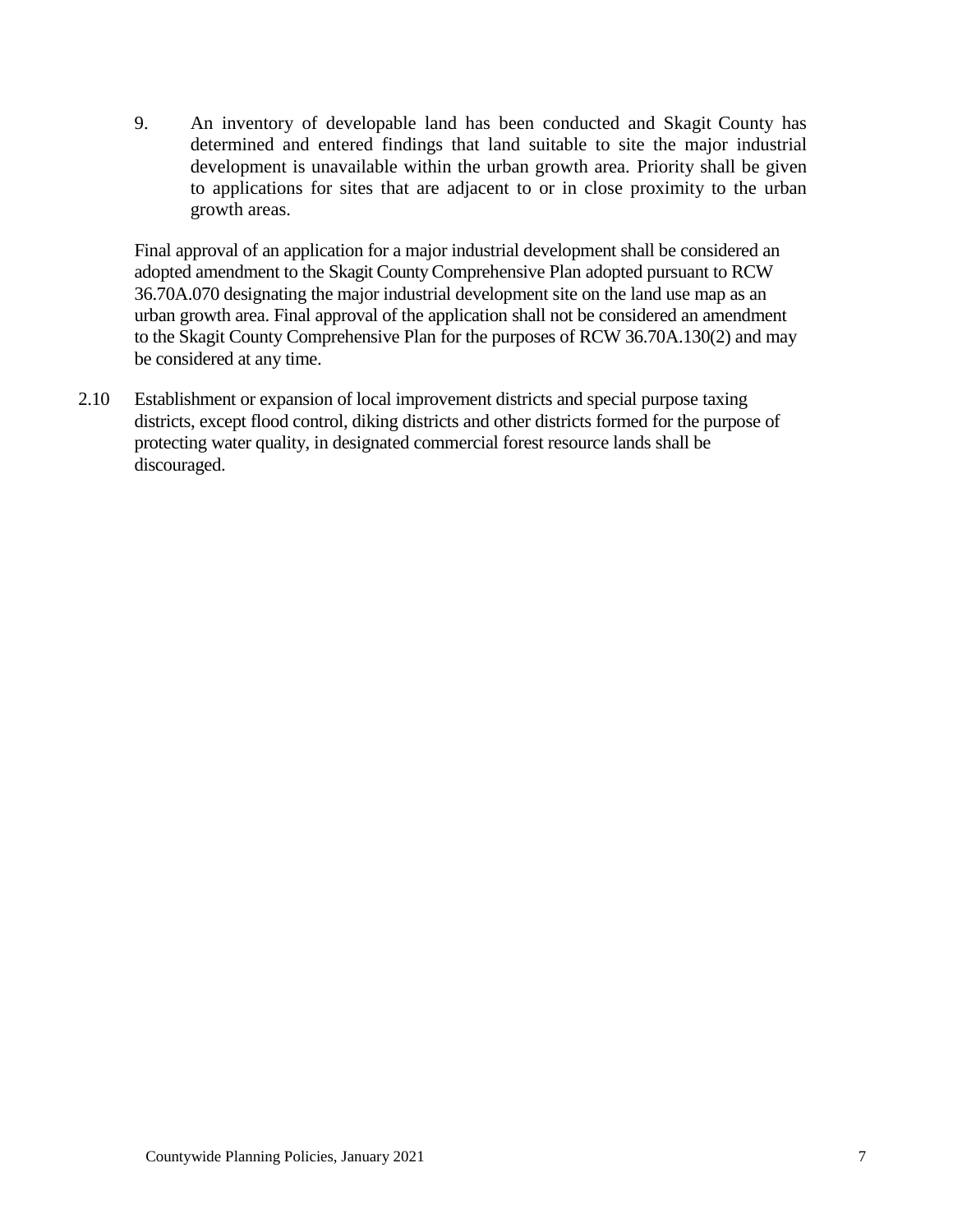#### **3. Transportation**

**Encourage efficient multimodal transportation systems that are based on regional priorities and coordinated with county and city comprehensive plans.**

- 3.1 Multi-purpose transportation routes and facilities shall be designed to accommodate present and future traffic volumes.
- 3.2 Primary arterial access points shall be designed to ensure maximum safety while minimizing traffic flow disruptions.
- 3.3 The development of new transportation routes and improvements to existing routes shall minimize adverse social, economic and environmental impacts and costs.
- 3.4 Transportation elements of Comprehensive Plans shall be designed to; facilitate the flow of people, goods and services so as to strengthen the local and regional economy; conform with the Land Use Element; be based upon an inventory of the existing Skagit County transportation network and needs; and encourage the conservation of energy.
- 3.5 Provisions in Comprehensive Plans for the location and improvement of existing and future transportation networks and public transportation shall be made in a manner consistent with the goals, policies and land use map of the locally adopted comprehensive plan.
- 3.6 The development of a recreational transportation network shall be encouraged and coordinated between state and local governments and private enterprises.
- 3.7 Transportation services for seniors and individuals with disabilities shall be provided by public transportation operators to provide for those who, through age and/or disability, are unable to transport themselves.
- 3.8 Level of service (LOS) standards and safety standards shall be established that coordinate and link with the urban growth and urban areas to optimize land use and traffic compatibility over the long term. New development shall mitigate transportation impacts concurrently with the development and occupancy of the project.
- 3.9 An all-weather arterial road system shall be coordinated with industrial and commercial areas.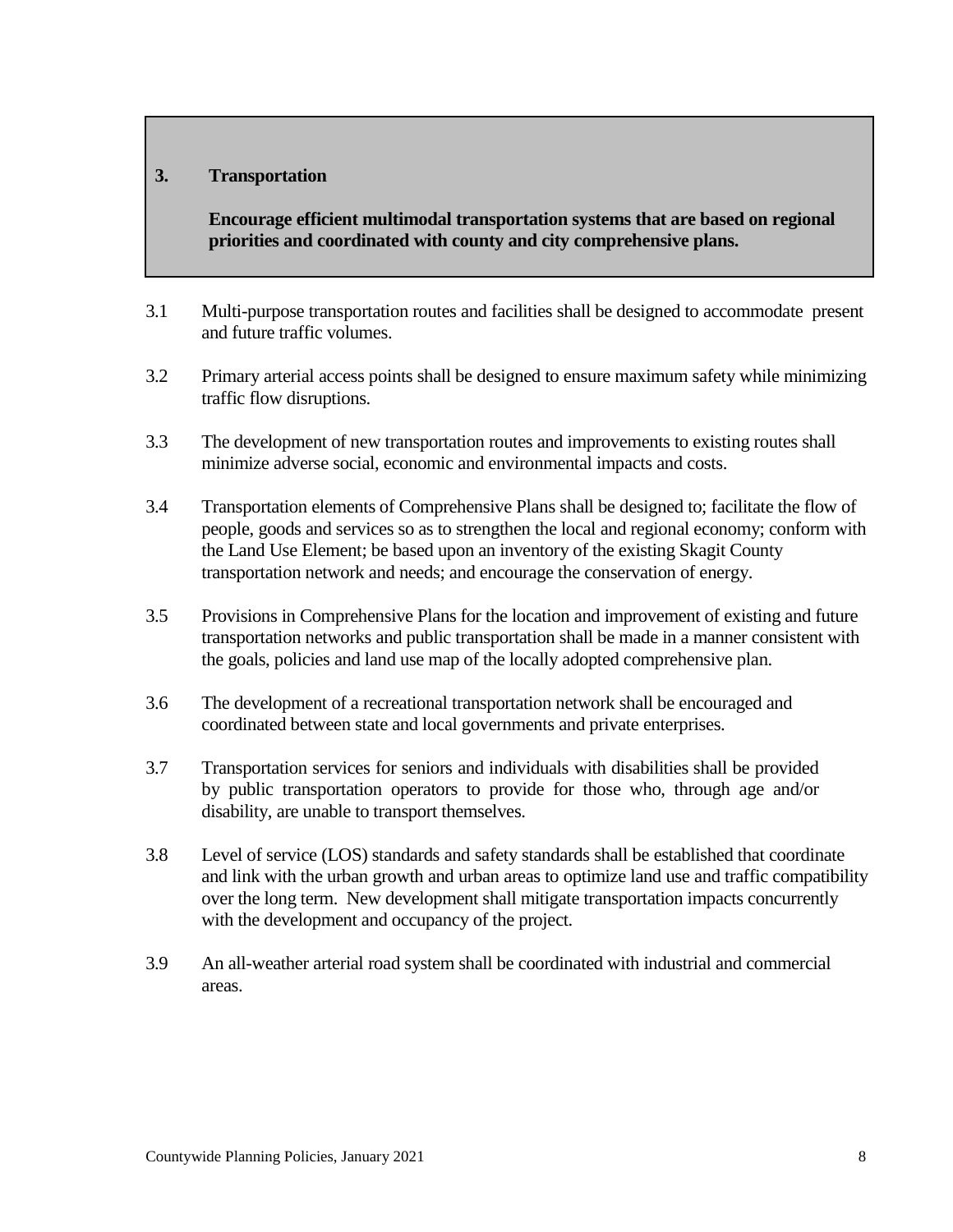- 3.10 Cost effectiveness shall be a consideration in transportation expenditure decisions and balanced for both safety and service improvements.
- 3.11 An integrated regional transportation system shall be designed to minimize air pollution by promoting the use of alternative transportation modes, reducing vehicular traffic, maintaining acceptable traffic flow, and siting of facilities.
- 3.12 All new and expanded transportation facilities shall be sited, constructed and maintained to minimize noise levels.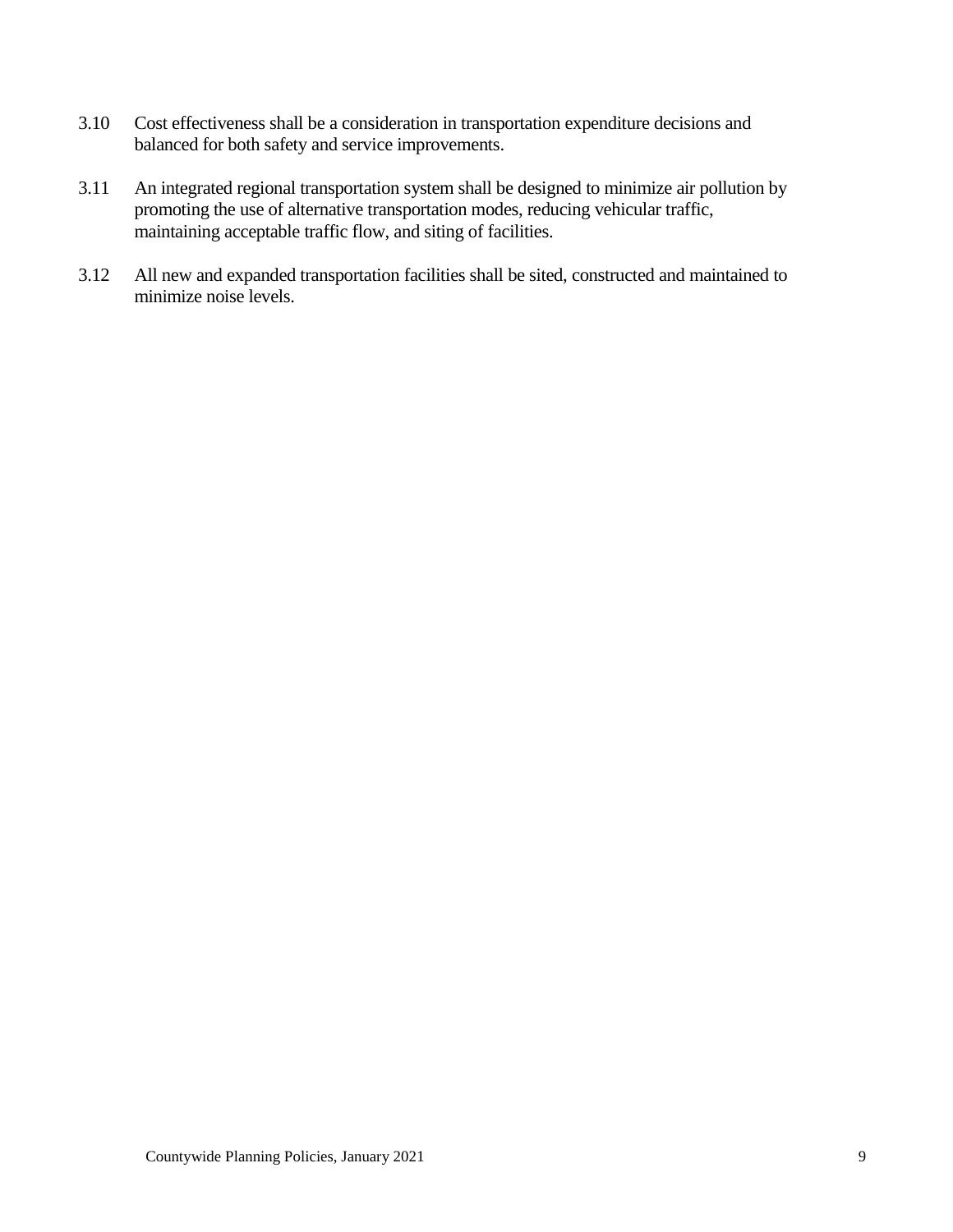#### **4. Housing**

**Encourage the availability of affordable housing to all economic segments of the population of this state, promote a variety of residential densities and housing types, and encourage preservation of existing housing stock.**

- 4.1 Allow for an adequate supply of land use options to provide housing for a wide range of incomes, housing types and densities.
- 4.2 Public/private partnerships shall be encouraged to build affordable housing and devise incentives for innovative and environmentally sensitive design to meet the housing needs of people with low and moderate incomes and special needs populations.
- 4.3 Comprehensive Plans should support innovative land use management techniques, including, but not limited to, density bonuses, cluster housing, planned unit developments and the transfer of development rights.
- 4.4 The existing affordable housing stock should be maintained and efforts to rehabilitate older and substandard housing, which are otherwise consistent with comprehensive plan policies, should be encouraged.
- 4.5 The construction of housing that promotes innovative, energy efficient and less expensive building technologies shall be encouraged.
- 4.6 Provisions in Comprehensive Plans for the location of residential development shall be made in a manner consistent with protecting natural resource lands, aquatic resources, and critical areas.
- 4.7 Manufactured home parks shall be allowed only within urban or urban growth areas.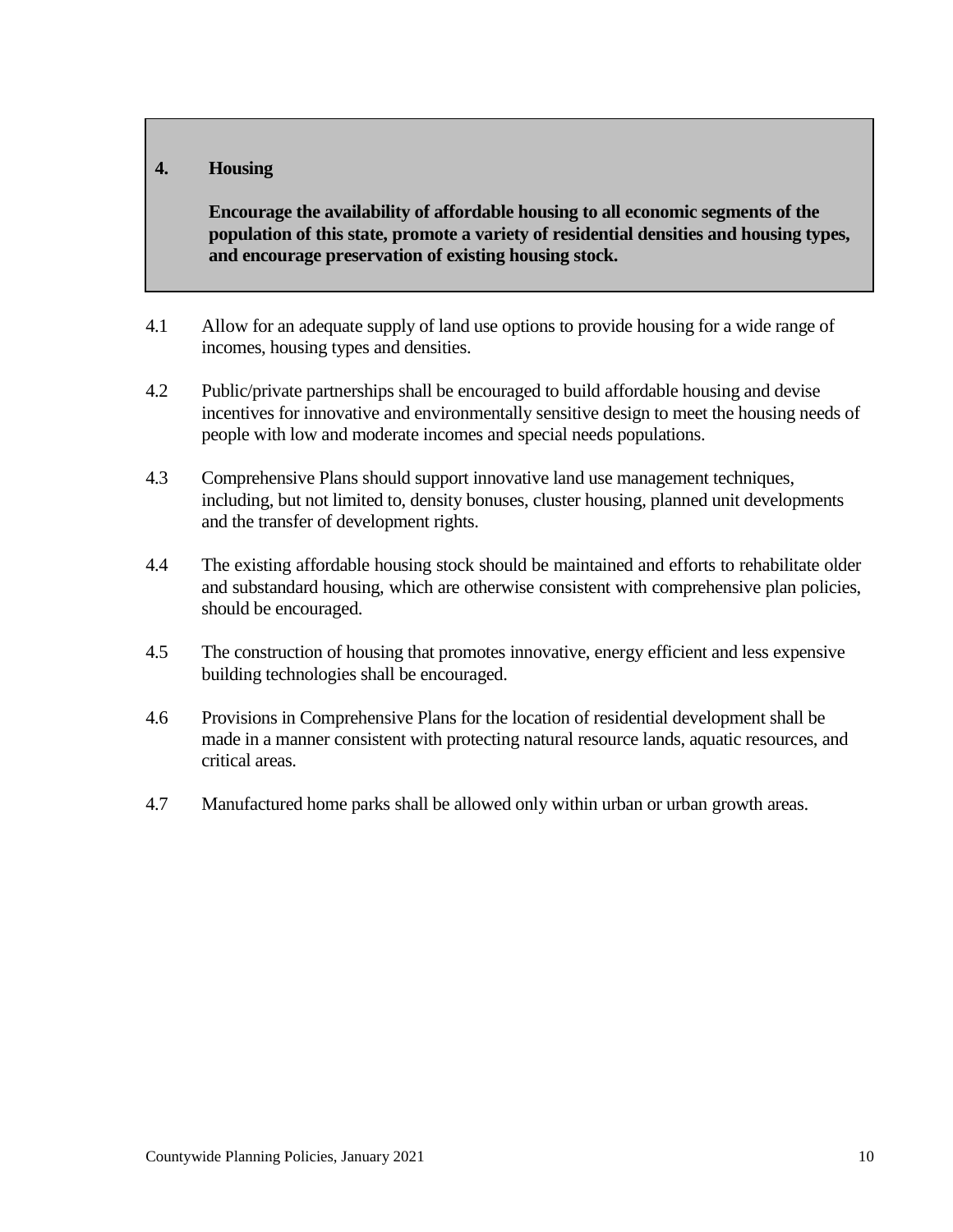#### **5. Economic Development**

**Encourage economic development throughout the state that is consistent with adopted comprehensive plans, promote economic opportunity for all citizens of this state, especially for unemployed and for disadvantaged persons, promote the retention and expansion of existing businesses and recruitment of new businesses, recognize regional differences impacting economic development opportunities, and encourage growth in areas experiencing insufficient economic growth, all within the capacities of the state's natural resources, public services, and public facilities.**

- 5.1 The development of environmentally sensitive industries shall be encouraged.
- 5.2 Home occupations that do not significantly change or impact neighborhood character shall be permitted.
- 5.3 Economic diversity should be encouraged in rural communities where special incentives and services can be provided.
- 5.4 Commercial and industrial activities directly related to local natural resource production may be allowed in designated natural resource areas provided they can demonstrate their location and existence as natural resource area dependent businesses.
- 5.5 A diversified economic base shall be encouraged to minimize the vulnerability of the local economy to economic fluctuations.
- 5.6 Commercial, industrial and residential acreage shall be designated to meet future needs without adversely affecting natural resource lands, critical areas, and rural character and life styles.
- 5.7 Tourism, recreation and land preservation shall be promoted provided they do not conflict with the long-term commercial significance of natural resources and critical areas or rural life styles.
- 5.8 Agriculture, forestry, aquatic resources and mineral extraction shall be encouraged both within and outside of designated resource lands.
- 5.9 The primary land use within designated forest resource lands shall be commercial forestry. Residential development shall be strongly discouraged within designated forest resource lands.
- 5.10 Lands within designated agricultural resource areas should remain in large parcels and ownership patterns conducive to commercial agricultural operations and production.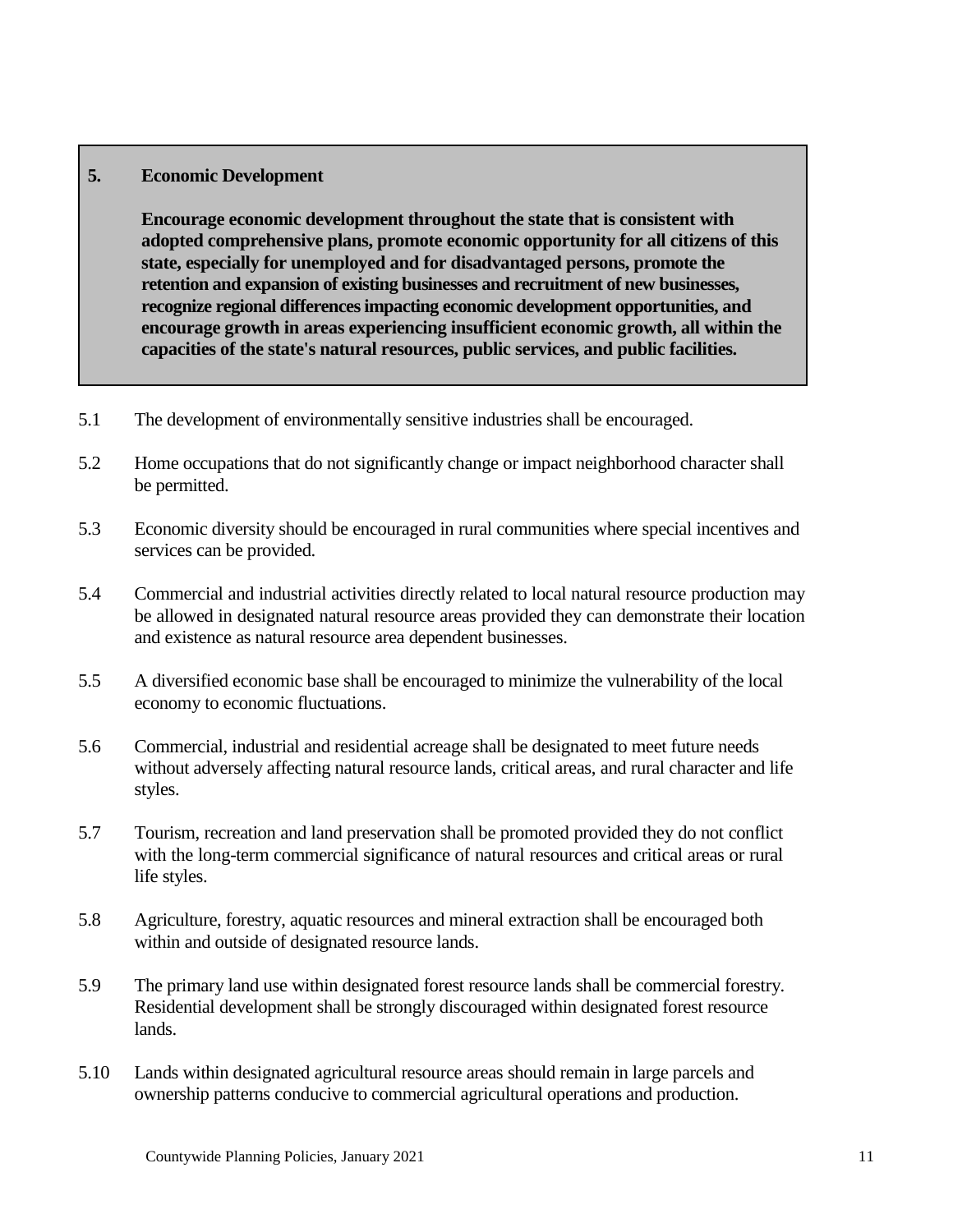- 5.11 Skagit County shall conserve agriculture, aquaculture, forest and mineral resources for productive use by designating natural resource lands and aquatic resource areas, where the principal and preferred land uses will be long term commercial resource management.
- 5.12 Value added natural resource industries shall be encouraged.
- 5.13 Skagit County shall increase the availability of renewable resources and encourage the maximum attainable recycling of non-renewable resources.
- 5.14 Commercial and industrial activities directly related to or dependent on local aquatic resource areas should be encouraged in shoreline areas provided they are shoreline dependent and/or related.
- 5.15 Comprehensive Plans shall support and encourage economic development and employment to provide opportunities for prosperity.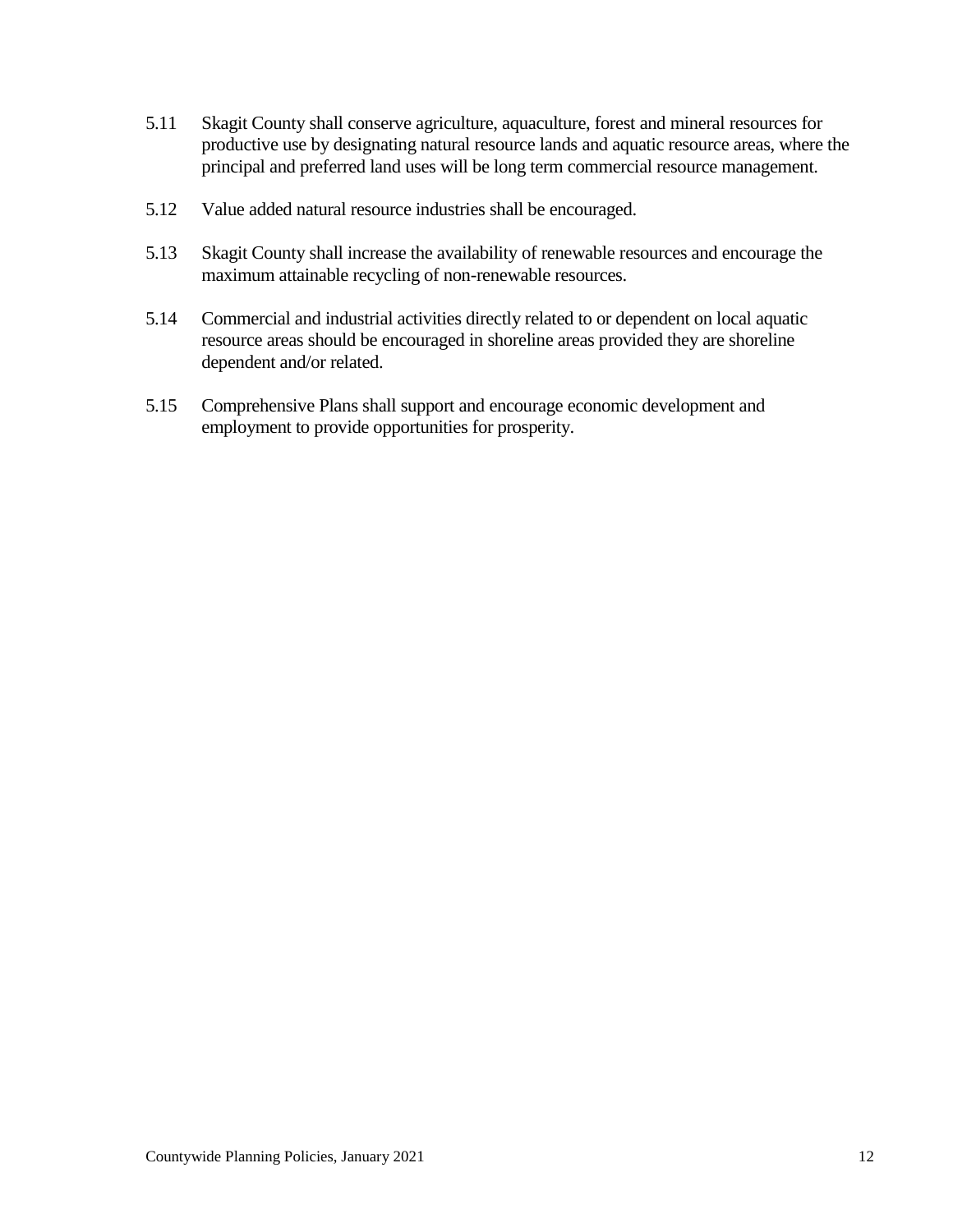#### **6. Property Rights**

**Private property shall not be taken for public use without just compensation having been made. The property rights of landowners shall be protected from arbitrary and discriminatory actions.**

- 6.1 Proposed regulatory or administrative actions shall not result in an unconstitutional taking of private property.
- 6.2 The rights of property owners operating under current land use regulations shall be preserved unless a clear public health, safety or welfare purpose is served by more restrictive regulation.
- 6.3 Surface water runoff and drainage facilities shall be designed and utilized in a manner which protects against the destruction of private property and the degradation of water quality.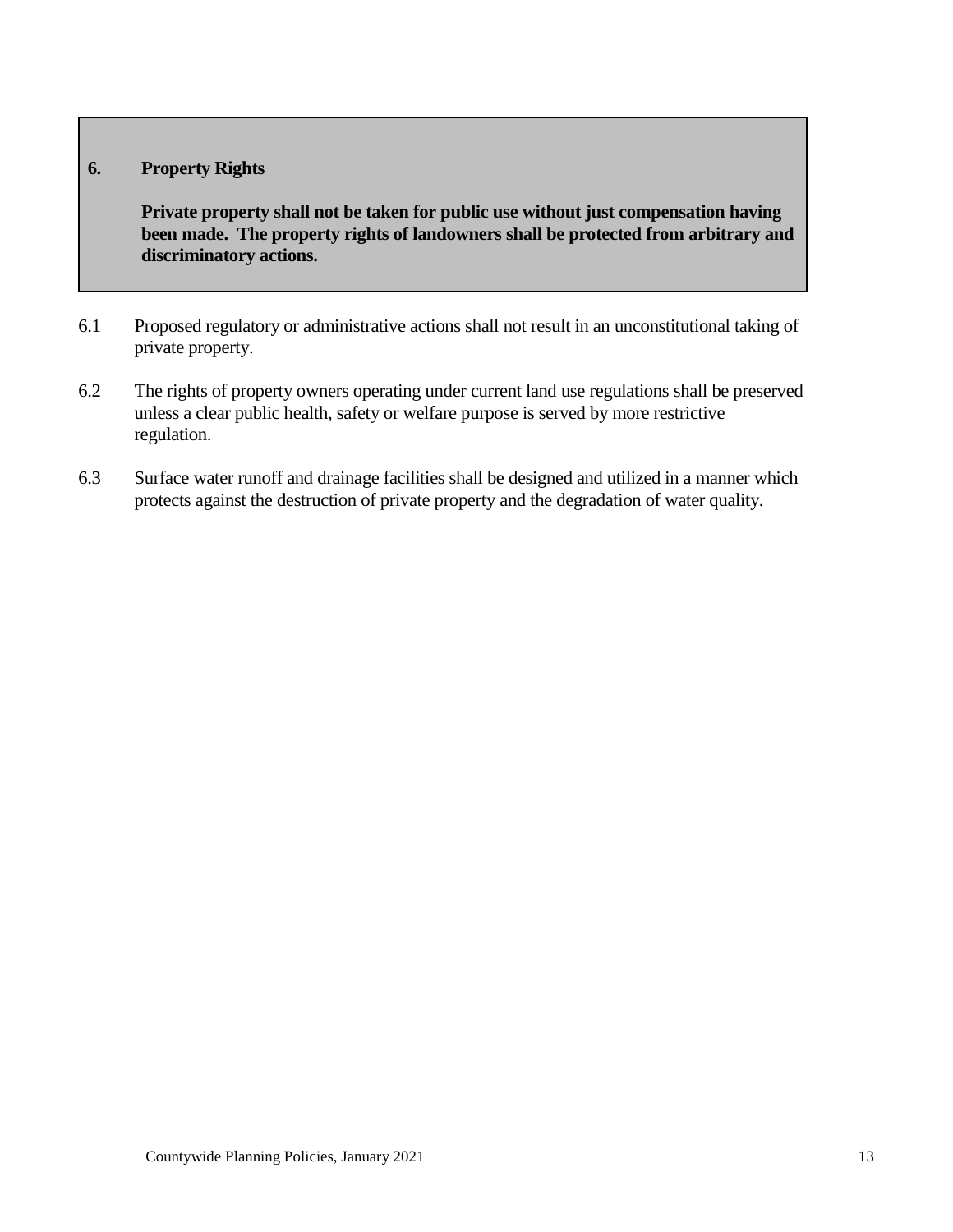#### **7. Permits**

**Applications for both state and local government permits should be processed in a timely and fair manner to ensure predictability.**

- 7.1 Inter-agency agreements with other agencies to facilitate multi-agency permits shall be pursued to better serve the public.
- 7.2 Upon receipt of a complete application, land use proposals and permits shall be expeditiously reviewed and decisions made in a timely manner.
- 7.3 Variances that would create a policy violation of a jurisdiction's comprehensive plan shall not be permitted.
- 7.4 New implementing codes and amendments shall provide clear regulations to reduce the possibility of multiple interpretations by staff and applicants.
- 7.5 Impact fees shall be imposed through established ordinances, procedures and criteria so that specific developments do not pay arbitrary fees or duplicative fees for the same impact.
- 7.6 Special purpose districts permitted by statute to request impact fees shall to the extent possible utilize similar formulas to calculate costs of new development.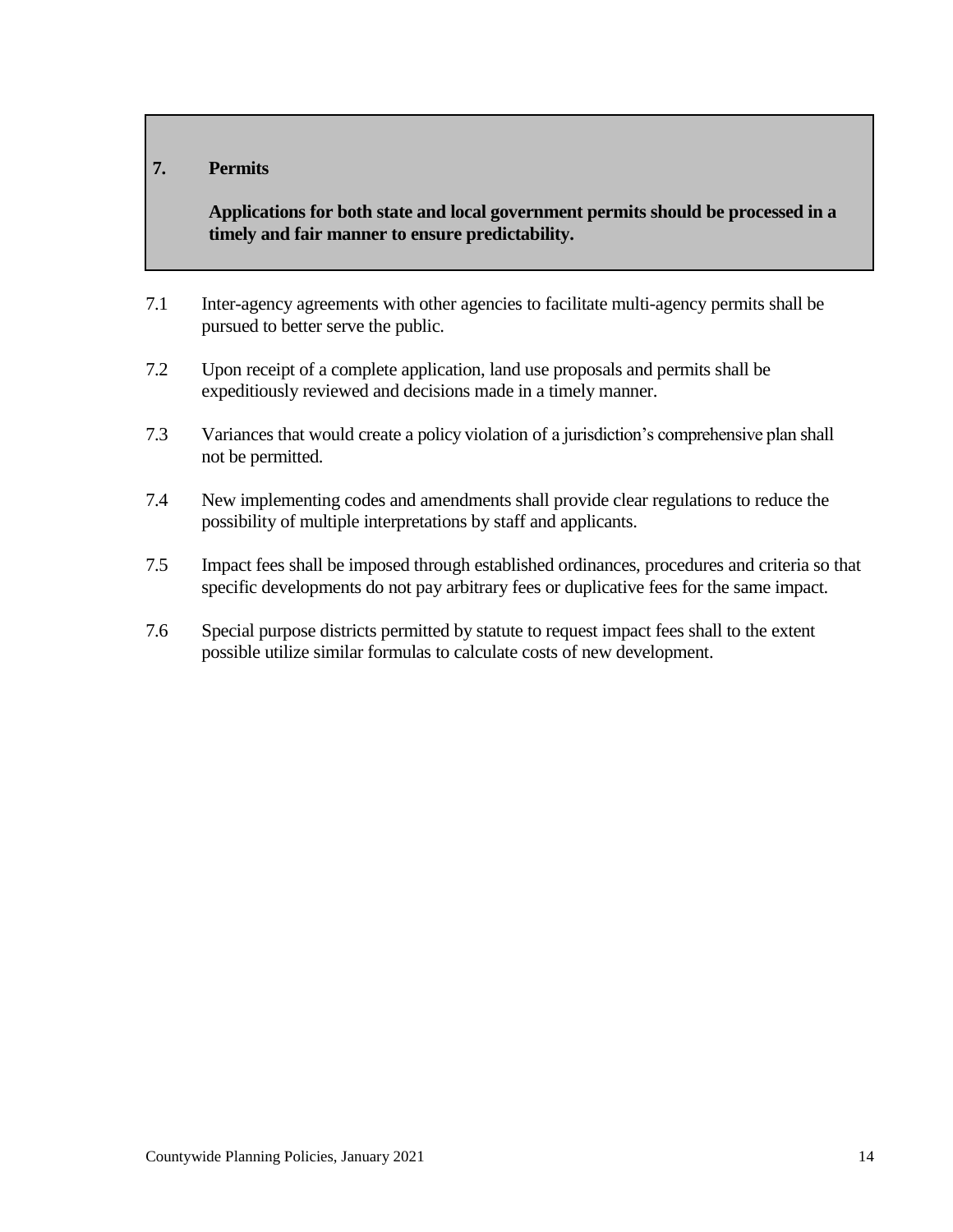#### **8. Natural Resource Industries**

**Maintain and enhance natural resource-based industries, including productive timber, agricultural, and fisheries industries. Encourage the conservation of productive forest lands and productive agricultural lands, and discourage incompatible uses.**

- 8.1 Identified critical areas, shorelands, aquatic resource areas and natural resource lands shall be protected by restricting conversion. Encroachment by incompatible uses shall be prevented by maintenance of adequate buffering between conflicting activities.
- 8.2 Land uses adjacent to agricultural, forest, or mineral resource lands and designated aquatic resource areas shall not interfere with the continued use of these designated lands for the production of food, agricultural and aquatic based products, or timber, or for the extraction of minerals.
- 8.3 Forest and agricultural lands located within urban growth areas shall not be designated as forest or agricultural land of long-term commercial significance unless a program authorizing transfer or purchase of development rights is established.
- 8.4 Mining sites or portions of mining sites shall be reclaimed when they are abandoned, depleted, or when operations are discontinued for long periods.
- 8.5 Long-term commercially significant natural resource lands and designated aquatic resource areas shall be protected and conserved. Skagit County shall adopt policies and regulations that encourage and facilitate the retention and enhancement of natural resource areas in perpetuity.
- 8.6 When plats, short plats, building permits and development permits are issued for development activities on or adjacent to natural resource lands and aquatic resource areas, notice shall be provided to those seeking permit approvals that certain activities may occur that are not compatible with residences.
- 8.7 Fishery resources, including the county's river systems inclusive of their tributaries, as well as the area's lakes, associated wetlands, and marine waters, shall be protected and enhanced for continued productivity.
- 8.8 Skagit County shall encourage sustainable use of the natural resources of the County, including but not limited to agriculture, forestry, and aquatic resources.
- 8.9 Skagit County shall conserve agricultural, aquatic based, forest and mineral resources for productive use by designating natural resource lands and aquatic resource areas where the principal and preferred land uses will be long-term commercial resource management.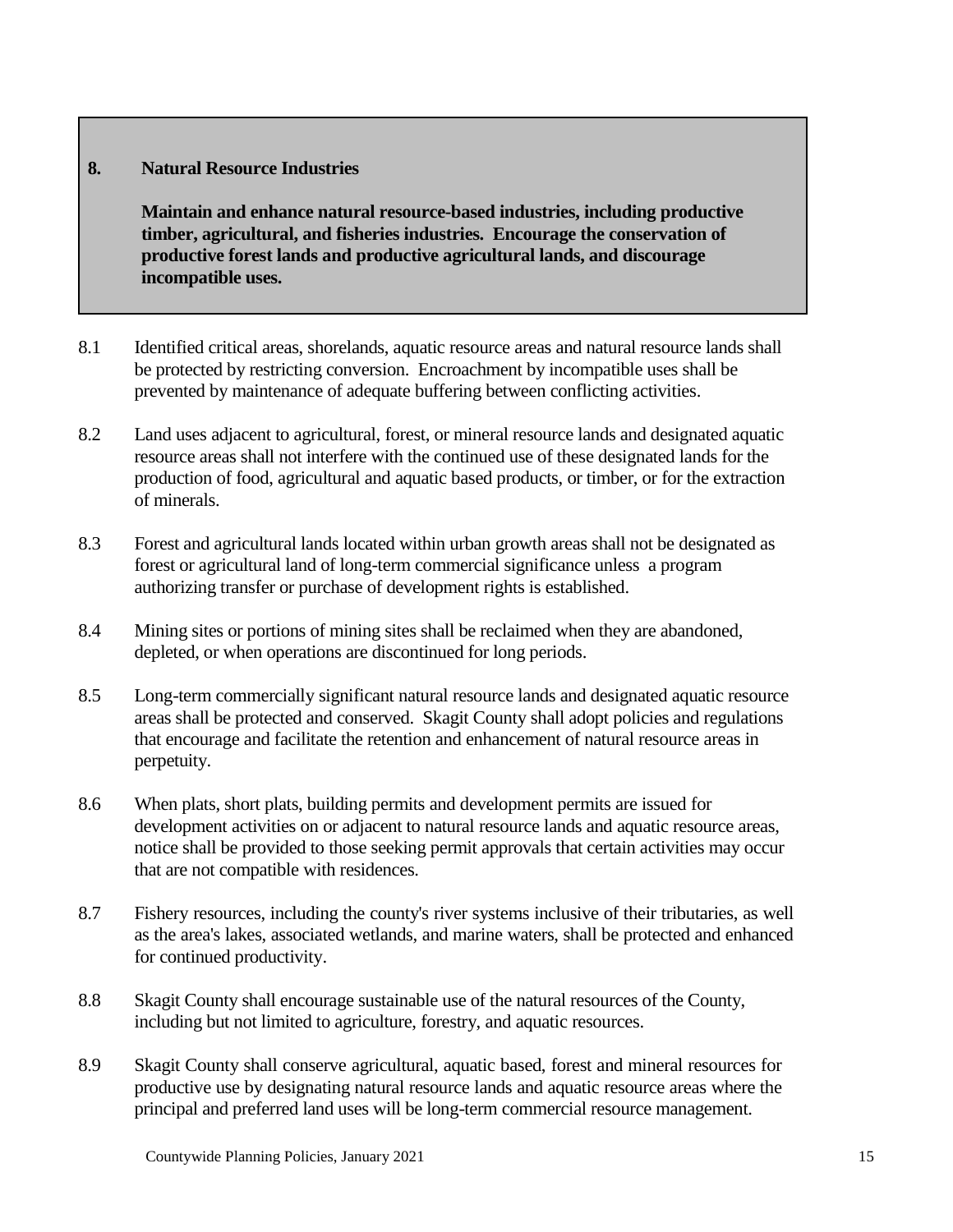#### **9. Open Space and Recreation**

**Retain open space, enhance recreational opportunities, conserve fish and wildlife habitat, increase access to natural resource lands and water, and develop parks and recreation facilities.**

- 9.1 Open space corridors within and between urban growth areas shall be identified. These areas shall include lands useful for recreation, fish and wildlife habitat, trails, and connection of critical areas.
- 9.2 To preserve open space and create recreational opportunities, innovative regulatory techniques and incentives such as but not limited to, purchase of development rights, transfer of development rights, conservation easements, land trusts and community acquisition of lands for public ownership shall be encouraged.
- 9.3 The use of Open Space Taxation Laws shall be encouraged as a useful method of land use control and resource preservation.
- 9.4 Expansion and enhancement of parks, recreation and scenic areas and viewing points shall be identified, planned for and improved in shorelands, and urban and rural designated areas.
- 9.5 Property owners shall be encouraged to site and design new construction to minimize disruption of visual amenities and solar resources of adjacent property owners, public road ways, parks, lakes, waterways and beaches.
- 9.6 Development of new park and recreational facilities shall adhere to the policies set out in Comprehensive Plans.
- 9.7 The Skagit Wild and Scenic River System (which includes portions of the Sauk, Suiattle, Cascade and Skagit Rivers) is a resource that should be protected, enhanced and utilized for recreation purposes when there are not potential conflicts with the values (fisheries, wildlife, and scenic quality) of the river system.
- 9.8 Incompatible adjacent uses including industrial and commercial areas shall be adequately buffered by means of landscaping, or by maintaining recreation and open space corridors.
- 9.9 A park and recreation system shall be promoted which is integrated with existing and planned land use patterns.
- 9.10 Indoor and outdoor recreation facilities shall be designed to provide a wide range of opportunities allowing for individual needs of those using these facilities.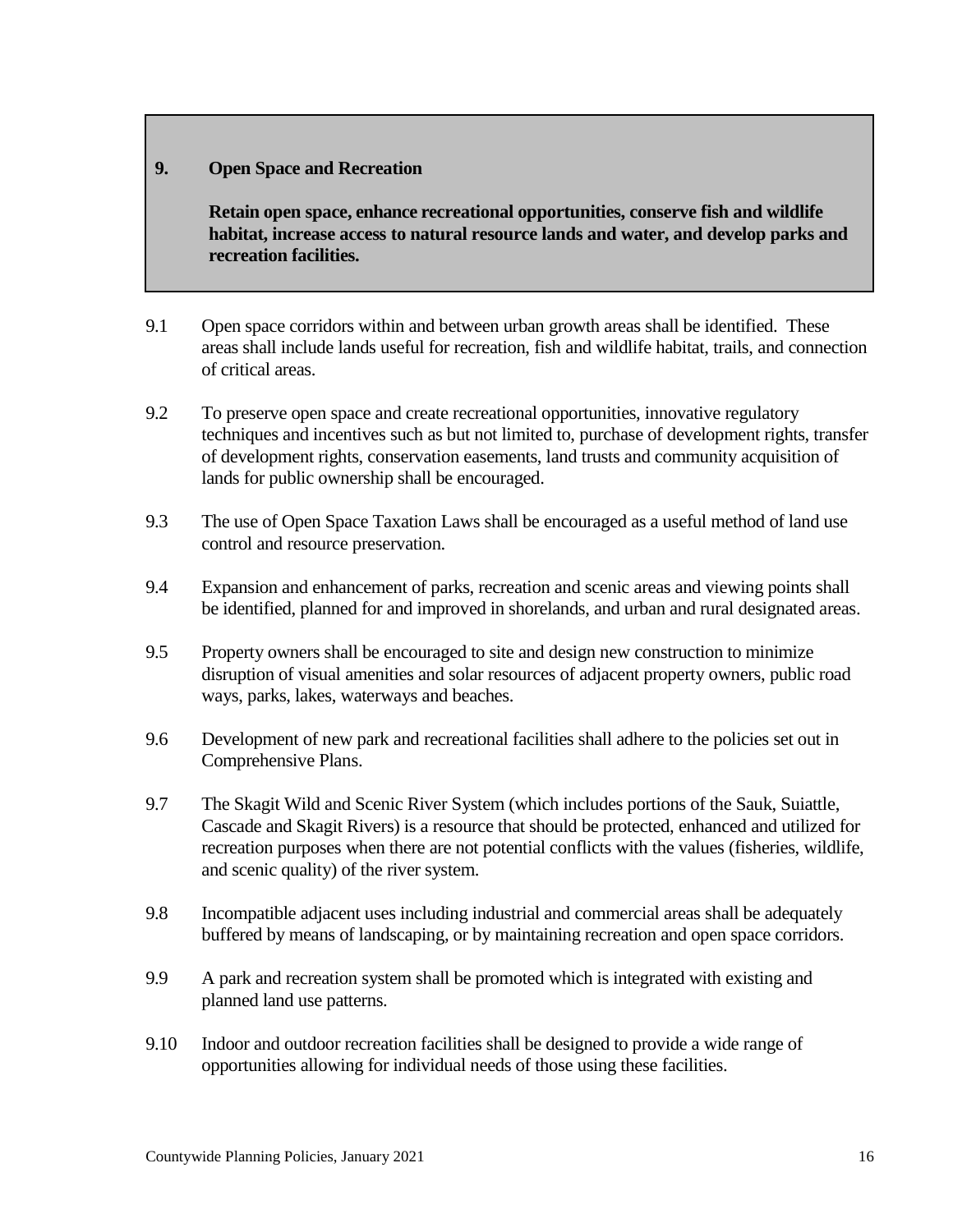- 9.11 School districts, public agencies and private entities should work together to develop joint inter-agency agreements to provide facilities that not only meet the demands of the education for our youth, but also provide for public recreation opportunities that reduce the unnecessary duplication of facilities within Skagit County.
- 9.12 In planning new park and recreation facilities, consideration shall be given to natural features, topography, floodplains, relationship to population characteristics, types of facilities, various user group needs and standards of access, including travel time.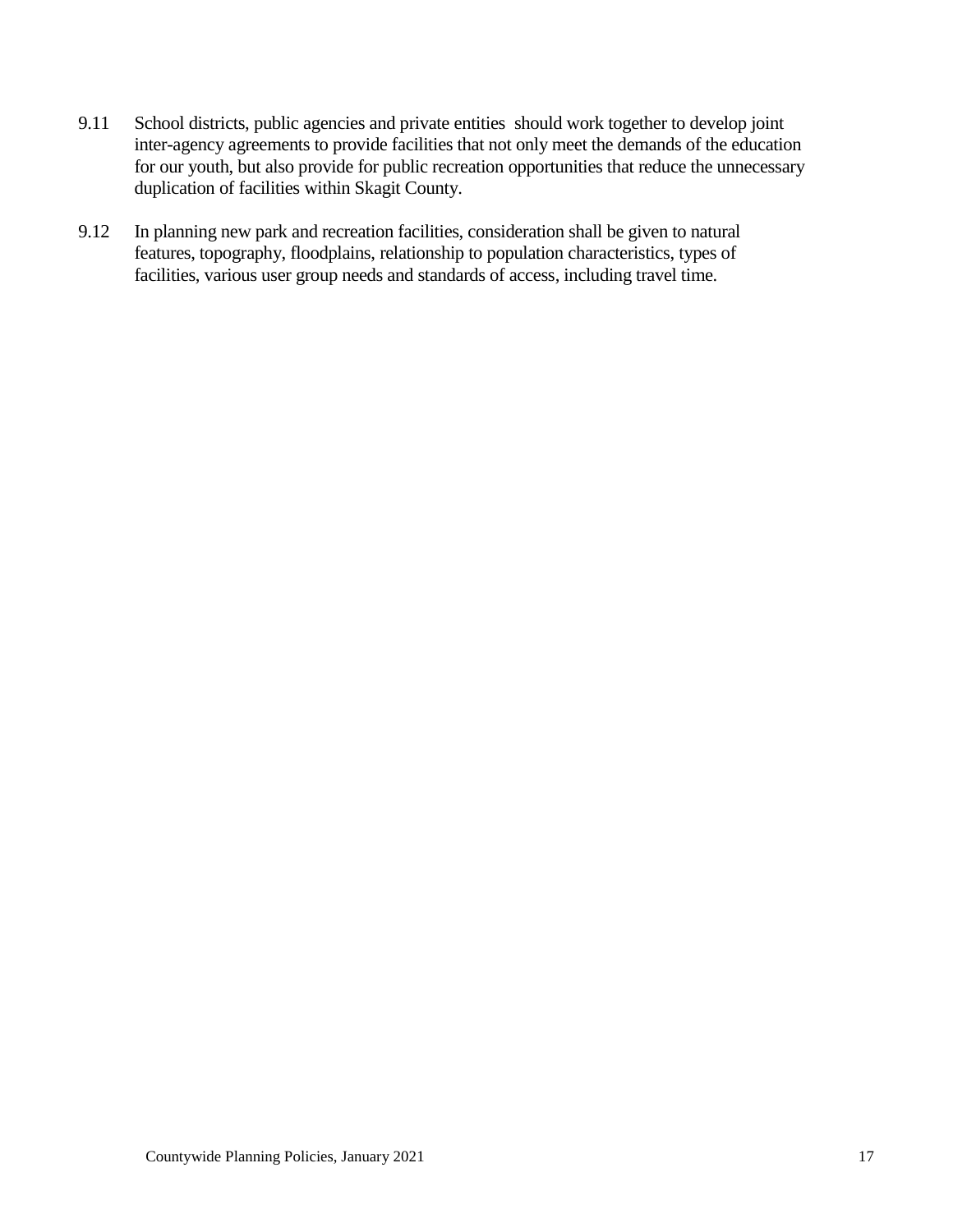#### **10. Environment**

**Protect the environment and enhance the state's high quality of life, including air and water quality, and the availability of water.**

- 10.1 Natural resource lands, including aquatic resource areas and critical areas shall be classified and designated, and regulations adopted to assure their long-term conservation. Land uses and developments which are incompatible with critical areas shall be prohibited except when impacts from such uses and developments can be mitigated.
- 10.2 Land use decisions shall take into account the immediate and long-range cumulative effects of proposed uses on the environment, both on- and off-site.
- 10.3 Reduce the loss of critical aquatic and terrestrial habitat by minimizing habitat fragmentation.
- 10.4 Wetlands, woodlands, watersheds and aquifers are essential components of the hydrologic system and shall be managed to protect surface and groundwater quality.
- 10.5 Recognize the river systems within Skagit County as pivotal freshwater resources and manage development within the greater watershed in a manner consistent with planning practices that enhance the integrity of the aquatic resource, fish and wildlife habitat, and recreational and aesthetic qualities.
- 10.6 Rural character shall be preserved by regulatory mechanisms through which development can occur with minimal environmental impact.
- 10.7 Development shall be directed away from designated natural resource lands, aquatic resource areas and critical areas.
- 10.8 The conversion of tidelands to uplands by means of diking, drainage and filling shall be prohibited, except when carried out by a public body to implement Comprehensive Plans for flood plain management or to respond to a natural disaster threatening life and property.
- 10.9 Septic systems, disposal of dredge spoils and land excavation, filling and clearing activities shall not have an adverse significant effect on Skagit County waters with respect to public health, fisheries, aquifers, water quality, wetlands, wildlife habitat, natural marine ecology and aquatic based resources.
- 10.10 Usual and accustomed activities on natural resource lands and aquatic resource areas shall be protected from interference when they are conducted in accordance with best management practices and environmental laws.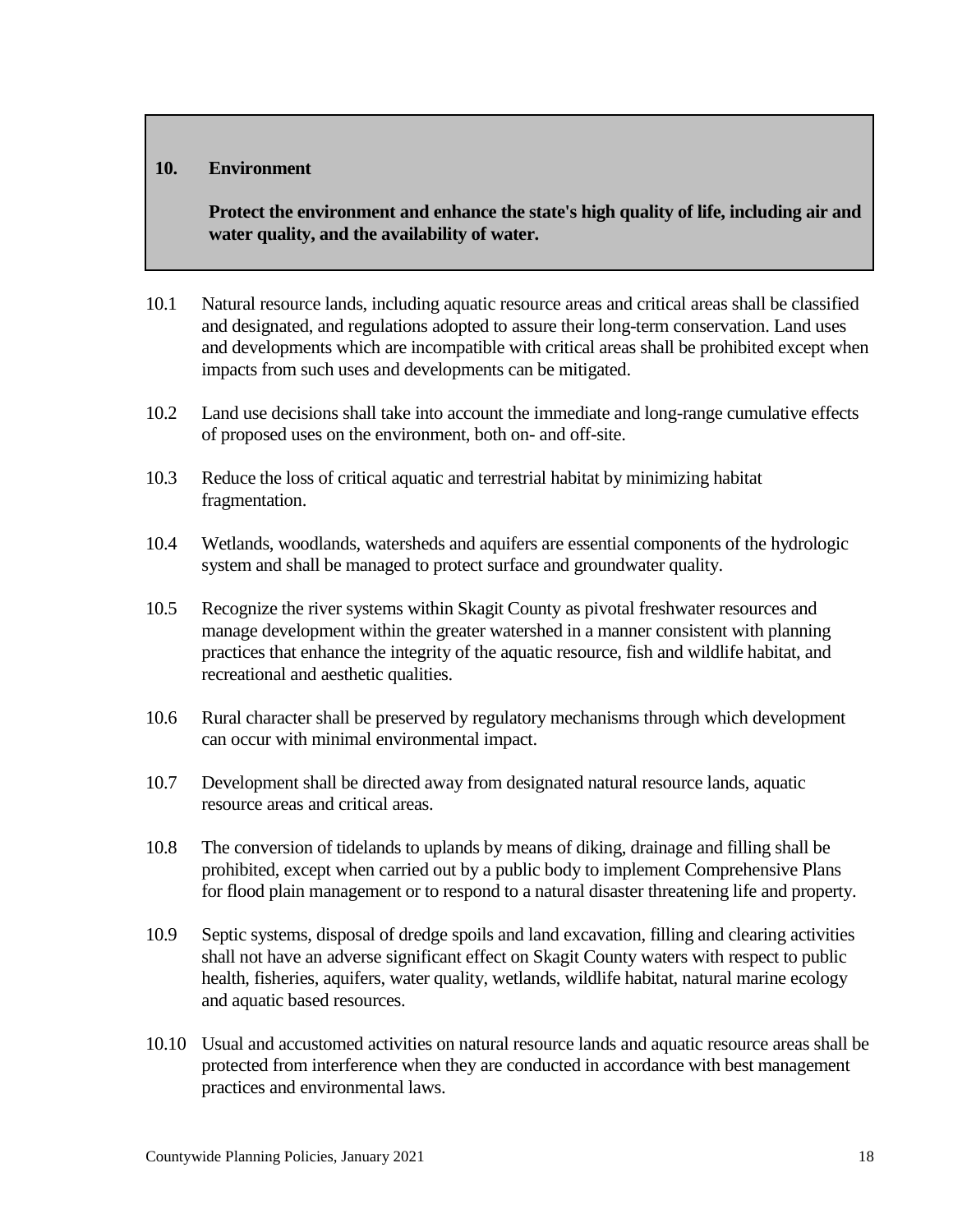- 10.11 When evaluating and conditioning commercial, industrial or residential development, local governments shall consider threatened or endangered wildlife.
- 10.12 Enter into inter-agency agreements with appropriate state and local agencies and Native American Tribes for compliance with watershed protection, including but not limited to, the cumulative effects of construction, logging and non-point pollution in watersheds.
- 10.13 Cooperate with appropriate local, state and Federal agencies, to develop and implement flood hazard reduction programs, consistent with and supportive of the Corps Feasibility Study.
- 10.14 The Skagit River Floodway and the Skagit River Floodplain shall be regulated to protect human life, property and the public health and safety of the citizens of Skagit County; minimize the expenditure of public money; and maintain flood insurance eligibility while avoiding regulations which are unnecessary restrictive or difficult to administer.
- 10.15 Work together to provide ongoing public education about flooding in a coordinated and consistent program, and adopt a flood hazard reduction plan, that works together with the natural and beneficial functions of floodplains.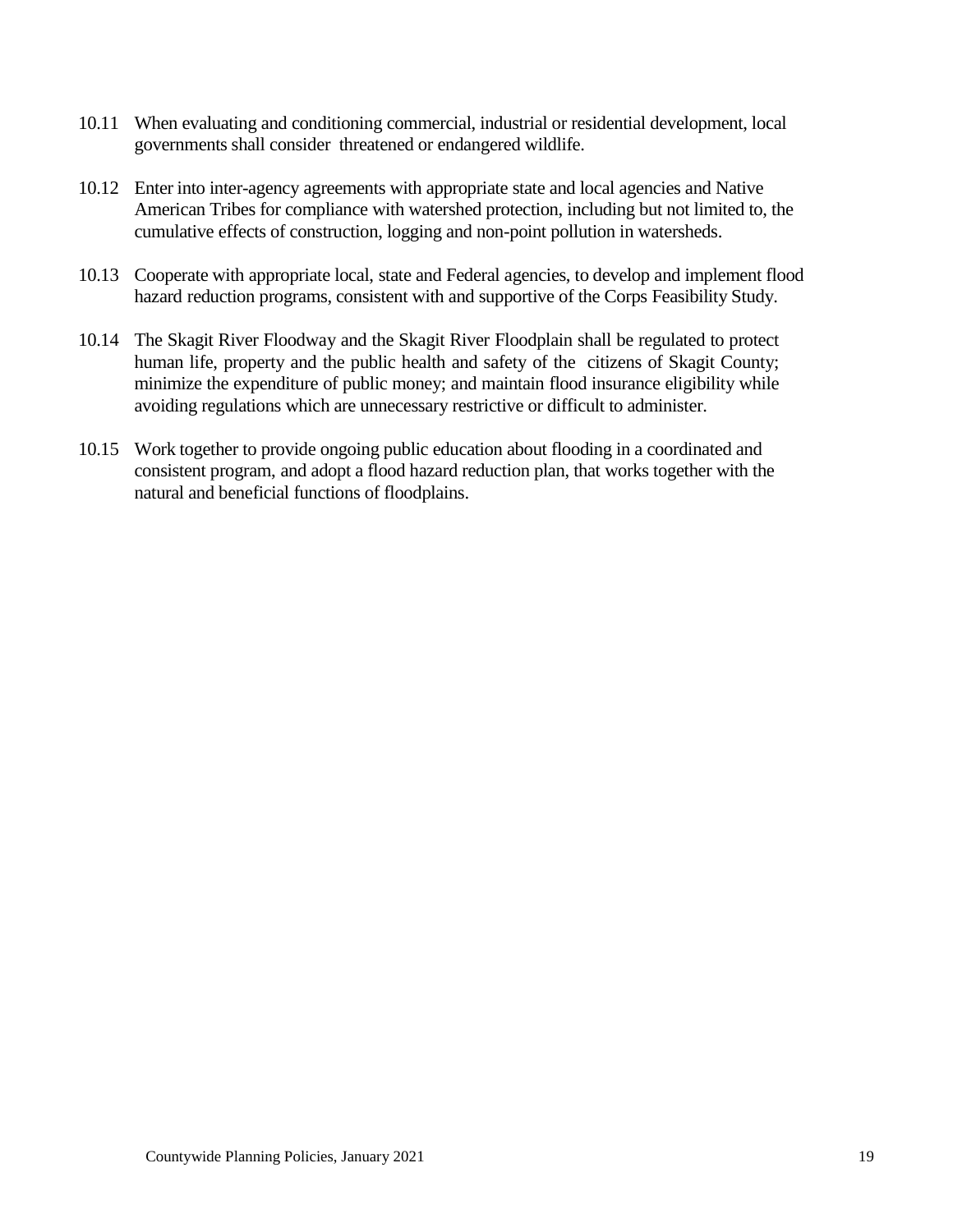#### **11. Citizen Participation and Coordination**

**Encourage the involvement of citizens in the planning process and ensure coordination between communities and jurisdictions to reconcile conflicts.**

- 11.1 Maintain procedures to provide for the broad dissemination of proposals and alternatives for public inspection; opportunities for written comments; public hearings after effective notice; open discussions; communication programs and information services; consideration of and response to public comments; and the notification of the public for the adoption, implementation and evaluation of locally adopted comprehensive plans.
- 11.2 Continue to encourage public awareness of Comprehensive Plans by providing for public participation opportunities and public education programs designed to promote a widespread understanding of the Plans' purpose and intent.
- 11.3 For land use proposals, including those within the marine environment, all applicants shall bear the costs for public notification, by mail, and by posting of signs. Affected neighbors and surrounding shoreline owners shall be notified as prescribed by ordinance.
- 11.4 Provide regular and ongoing opportunities for public review and comment throughout the development process of Comprehensive Plans.
- 11.5 Encourage citizen participation throughout the planning process as mandated by Washington state statute and codes for environmental, land use, and development permits.
- 11.6 Utilize broad based Citizen Advisory Committees to participate and assist in the Element development of the Comprehensive Plans, sub-area plans and functional plans.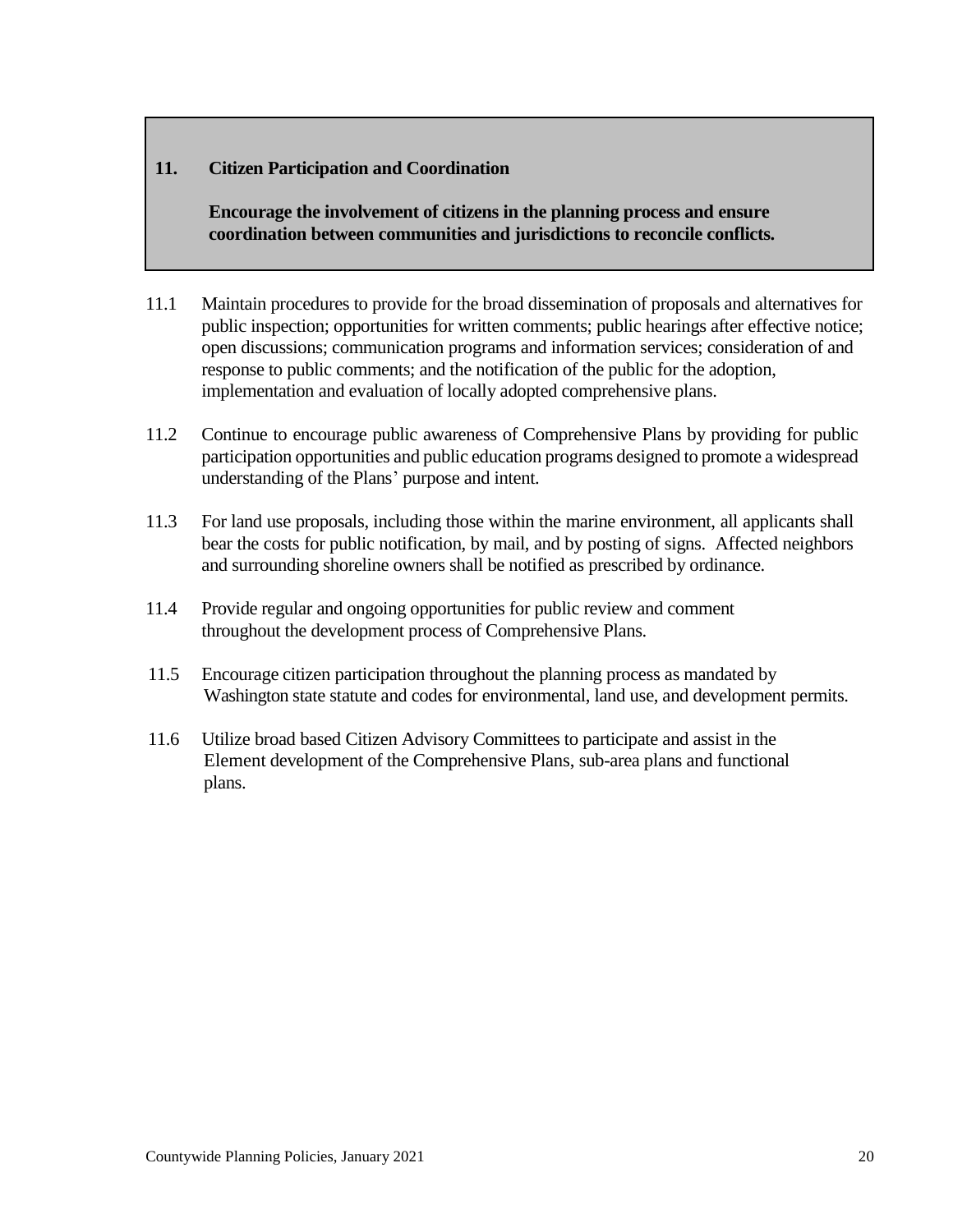#### **12. Public Facilities and Services**

**Ensure that those public facilities and services necessary to support development shall be adequate to serve the development at the time the development is available for occupancy and use without decreasing current service levels below locally established minimum standards.**

- 12.1 Public facilities and services shall be integrated and consistent with locally adopted comprehensive plans and implementing regulations.
- 12.2 All communities within a region shall fairly share the burden of regional public facilities. (The GMA defines regional public facilities as streets, roads, highways, sidewalks, street and road lighting systems, traffic signals, domestic water systems, storm and sanitary sewer systems, parks, recreational facilities and schools.)
- 12.3 A process shall be developed for identifying and siting essential public facilities. Comprehensive Plans may not preclude the siting of essential public facilities. (The GMA defines essential public facilities as those facilities that are typically difficult to site, such as airports, state education facilities and state or regional transportation facilities, state and local corrections facilities, solid waste handling facilities, and in-patient facilities including substance abuse facilities, mental health facilities, group homes, and secure community transition facilities.)
- 12.4 Lands shall be identified for public purposes, such as: utility corridors, transportation corridors, landfill, sewage treatment facilities, recreation, schools, and other public uses. Skagit County shall work with the state, cities, towns, communities and utility providers to identify areas of shared need for public facilities.
- 12.5 Lands designated for urban growth by Comprehensive Plans shall have an urban level of regional public facilities prior to or concurrent with development.
- 12.6 Development shall be allowed only when and where all public facilities are adequate, and only when and where such development can be adequately served by regional public services without reducing levels of service elsewhere.
- 12.7 Public facilities and services needed to support development shall be available concurrent with the impacts of development.
- 12.8 The financing for system improvements to public facilities to serve new development must provide for a balance between impact fees and other sources of public funds and cannot rely solely on impact fees.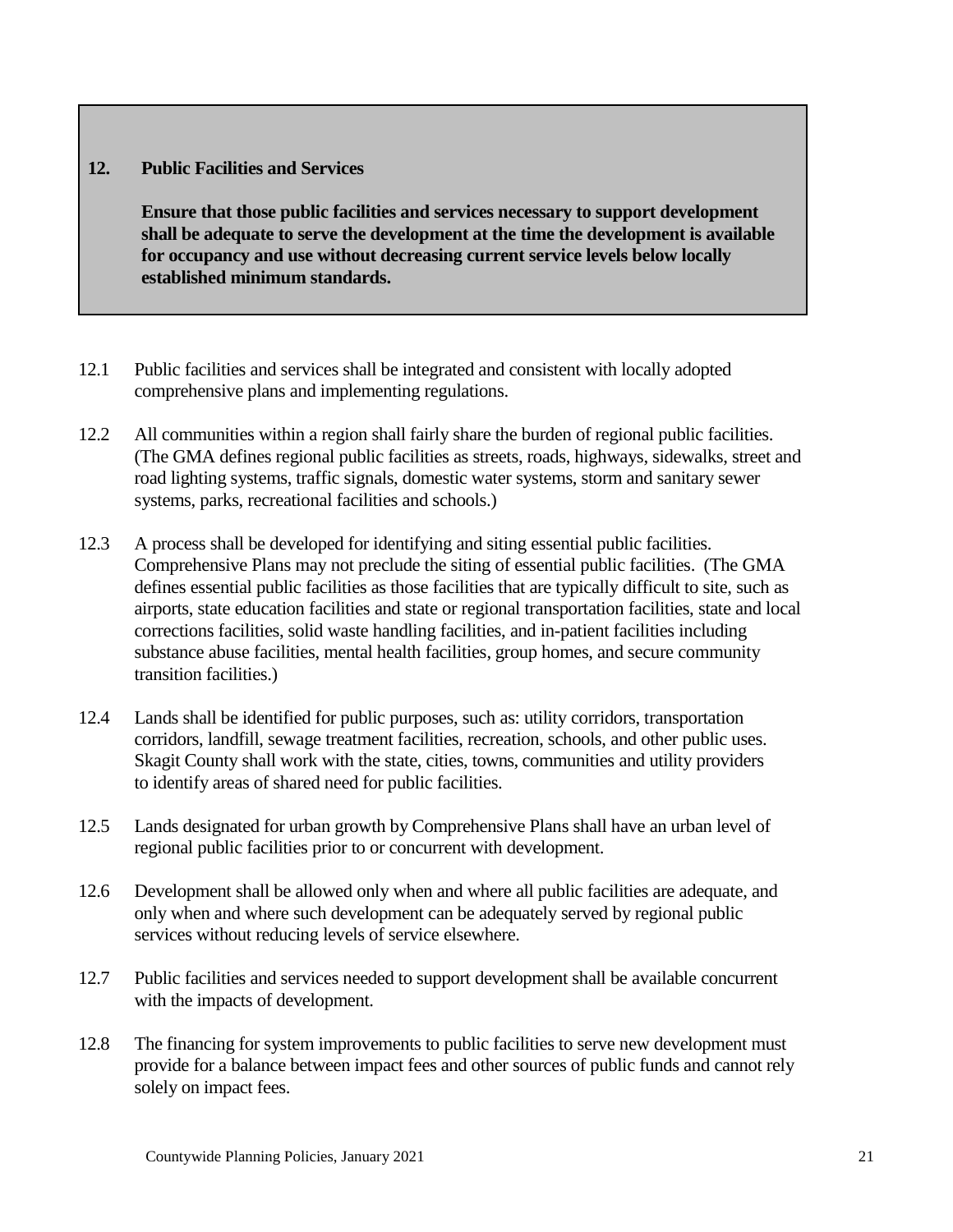- 12.9 New development shall pay for or provide for its share of new infrastructure through impact fees or as conditions of development through the environmental review process.
- 12.10 Public water supply for new development shall conform to or exceed the Coordinated Water System Plan for public water systems.
- 12.11 Future development of land adjacent to existing and proposed schools and other public facilities shall be compatible with such uses.
- 12.12 Library services within Skagit County should be developed and coordinated to assure the delivery of comprehensive services throughout the county, with Skagit County, cities and towns fairly sharing the burden.
- 12.13 A county-wide recycling program shall be maintained.
- 12.14 Public drainage facilities shall be designed to control both stormwater quantity and quality impacts.
- 12.15 Provide results of the required six-year capital facilities plan, including a financing plan, and ensure consistency with land use designations.
- 12.16 Citizens shall have the opportunity to participate in and comment on proposed capital facilities financing.
- 12.17 The Washington State Boundary Review Board for Skagit County should be disbanded pursuant to RCW 36.93.230 provided that the following tasks are accomplished: (a) that ALL cities and the County have adopted comprehensive plans and development regulations consistent with the requirements of these Countywide Planning Policies and RCW 36.70A, including appropriate urban levels of service for all public facilities and services; (b) that ALL cities and the County have adopted a concurrency ordinance that requires the adopted urban levels of service addressed in (a) above be accomplished in time frames that are consistent with RCW 36.70A.; (c) that special purpose districts that serve UGAs have adopted urban levels of service standards appropriate for their service areas; (d) that ALL cities and the County have an adopted capital facility plan for urban levels of service that indicates sources of revenue and a timeline for meeting such service; and (e) that ALL cities and special purpose districts have in place adopted "interlocal agreements" that discuss arrangements for transfer of assets and obligations that may be affected by transformance of governance or annexation of the service area consistent with the requirements of applicable RCWs.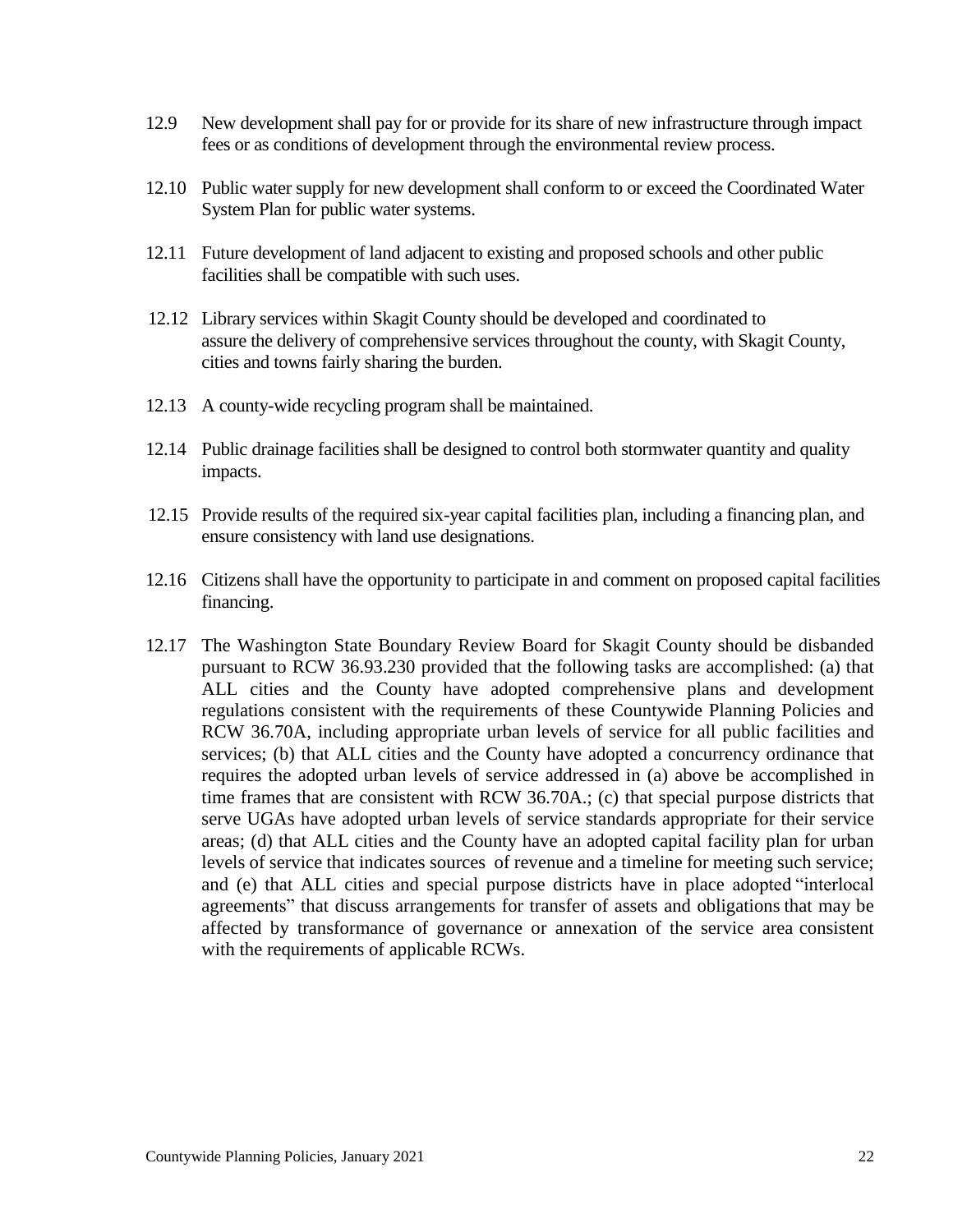#### **13. Historic Preservation**

**Identify and encourage the preservation of lands, sites, and structures, that have historical or archaeological significance.**

13.1 Cooperate with local historic preservation groups to ensure coordination of plans and policies by the Washington state Department of Archeology and Historic Preservation.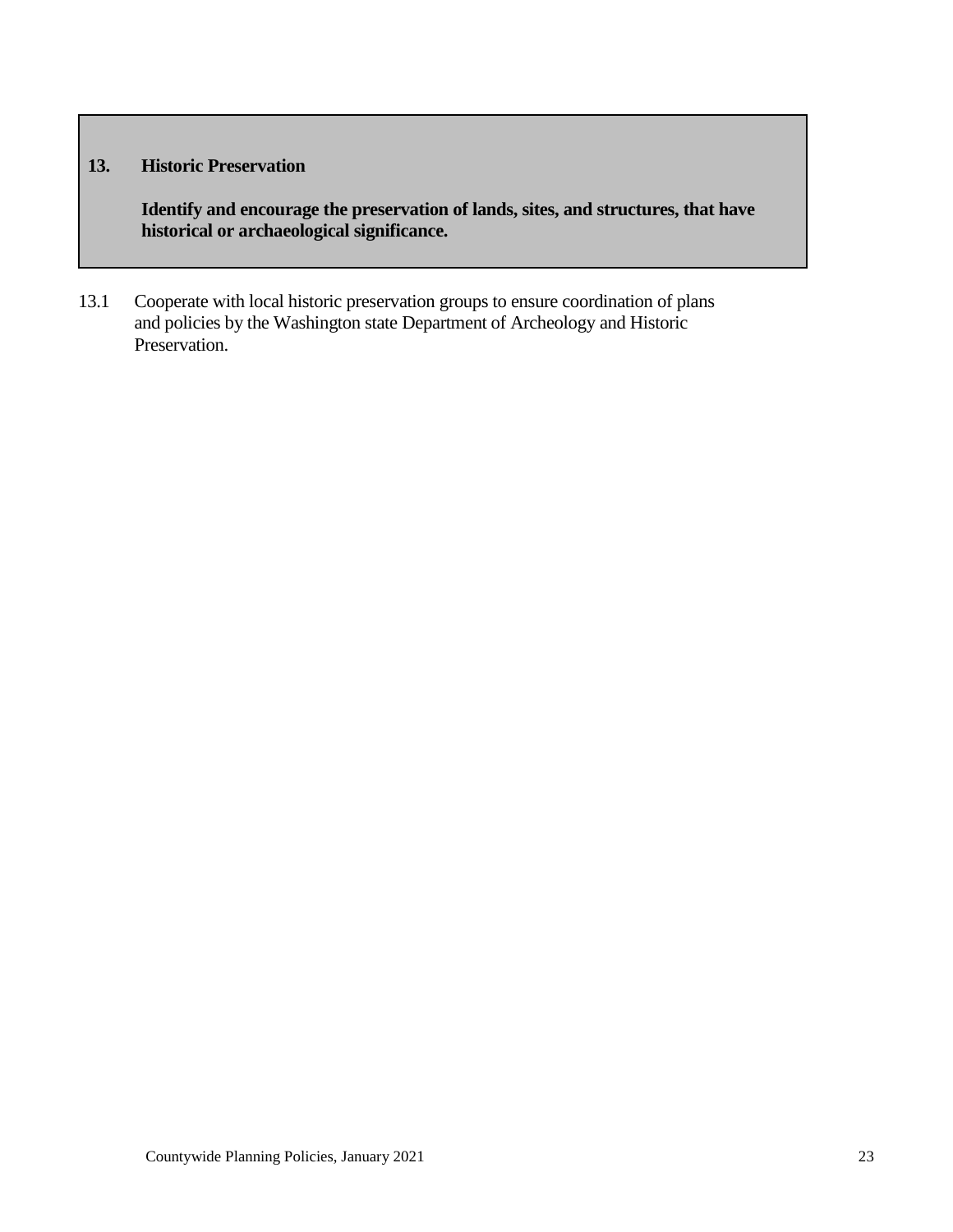### **Appendix A. Growth Allocations**

| <b>Table 1: 2036 Initial Growth Allocations</b> |                                                                 |                                        |                                                                 |                                        |  |  |
|-------------------------------------------------|-----------------------------------------------------------------|----------------------------------------|-----------------------------------------------------------------|----------------------------------------|--|--|
| <b>Urban Growth Areas</b>                       | $2015 - 2036$<br><b>Forecast</b><br><b>Population</b><br>Growth | <b>Total 2036</b><br><b>Population</b> | $2015 - 2036$<br><b>Forecast</b><br><b>Employment</b><br>Growth | <b>Total 2036</b><br><b>Employment</b> |  |  |
| <b>Anacortes</b>                                | 5,895                                                           | 22,293                                 | 2,076                                                           | 10,480                                 |  |  |
| <b>Burlington</b>                               | 3,808                                                           | 14,272                                 | 3,516                                                           | 13,412                                 |  |  |
| <b>Mount Vernon</b>                             | 12,434                                                          | 47,403                                 | 4,785                                                           | 21,288                                 |  |  |
| <b>Sedro-Woolley</b>                            | 4,555                                                           | 17,069                                 | 4,427                                                           | 9,179                                  |  |  |
| <b>Concrete</b>                                 | 320                                                             | 1,193                                  | 109                                                             | 467                                    |  |  |
| <b>Hamilton</b>                                 | 114                                                             | 427                                    | 66                                                              | 288                                    |  |  |
| <b>La Conner</b>                                | 329                                                             | 1,226                                  | 329                                                             | 1,420                                  |  |  |
| Lyman                                           | 162                                                             | 605                                    | 9                                                               | 38                                     |  |  |
| <b>Bayview Ridge</b>                            | 72                                                              | 1,883                                  | 1,799                                                           | 3,455                                  |  |  |
| <b>Swinomish</b>                                | 912                                                             | 3,416                                  | 290                                                             | 1,247                                  |  |  |
| <b>UGAs Subtotal</b>                            | 28,601                                                          | 109,787                                | 17,406                                                          | 61,274                                 |  |  |
| <b>Rural (outside UGAs)</b>                     | 7,150                                                           | 45,665                                 | 1,447                                                           | 9,343                                  |  |  |
| <b>County Total</b>                             | 35,751                                                          | 155,452                                | 18,853                                                          | 70,617                                 |  |  |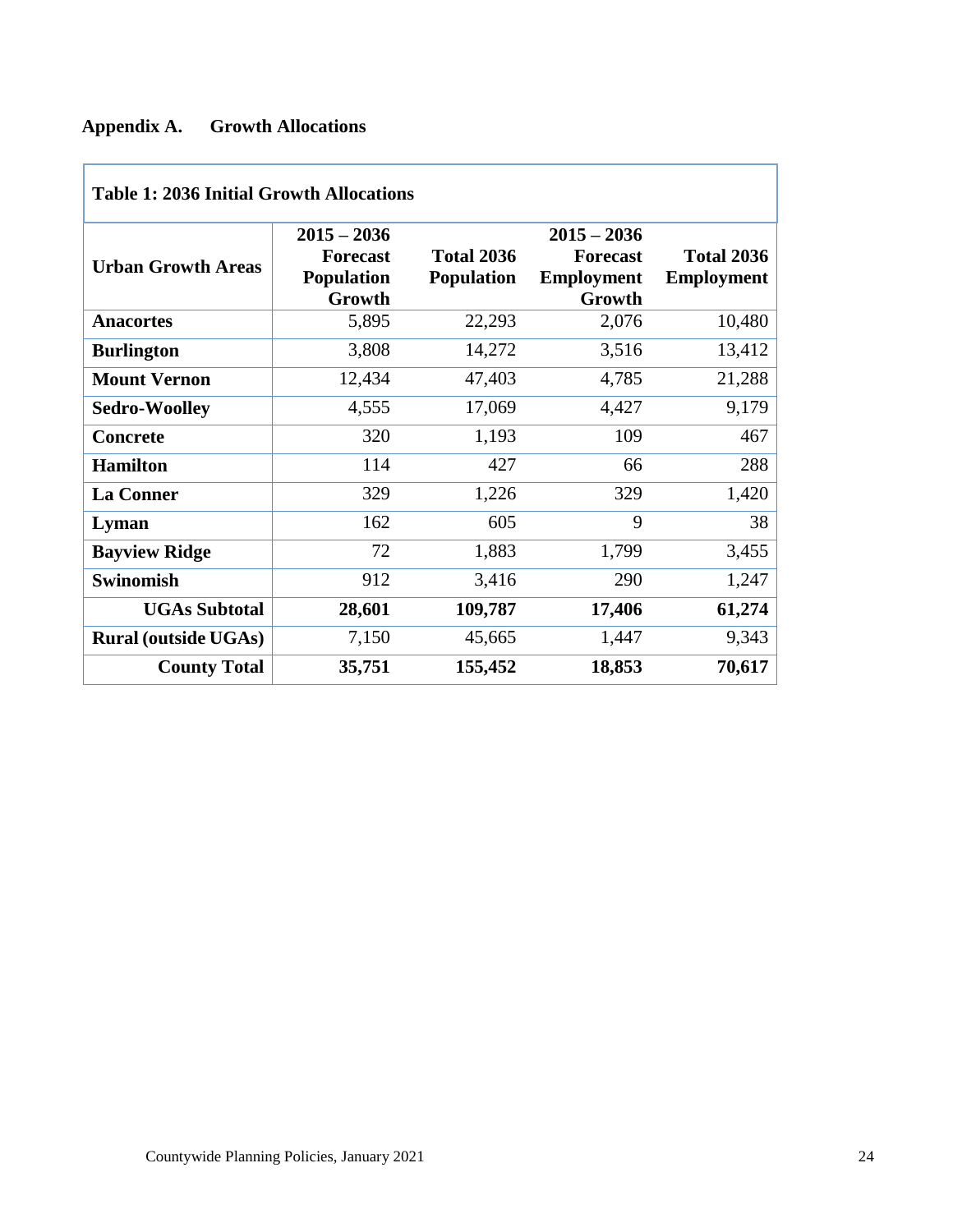#### **Appendix B. Growth Allocations Procedures**

The process of setting and reviewing growth allocations shall be consistent with the 2002 Framework Agreement among Skagit County, the cities and towns as currently adopted or amended.

- 1. **Initial Growth Allocations:** The Planners Committee will develop initial population and employment allocations for review and adoption by the GMASC.
	- a. The initial allocations will be based on the most recently published official 20-year population projections for Skagit County from the Office of Financial Management.

Jurisdictions shall use these initial allocations for at least one of the plan alternatives they evaluate for their GMA plan updates.

- 2. **Reconciliation:** Once the GMA comprehensive plan updates of jurisdictions have identified a preferred growth plan with sufficient detail to determine if the population and employment allocation can be accommodated, the GMASC will review and, if necessary, recommend adjusting the population and employment growth allocations to be included in the CPPs.
	- a. Skagit County, the and cities and towns shall jointly review the preferred growth alternatives proposed in local comprehensive plans for discrepancies with the allocation associated with Skagit County's preferred plan alternative.
	- b. Based on the land supply, permitted densities, capital facilities, urban service capacities and other information associated with the preferred growth alternatives of proposed local comprehensive plans, the Planners Committee shall recommend to the GMASC a reconciled 20-year population and employment allocation.
	- c. The GMASC shall review and recommend to the Board of County Commissioners a reconciled 20-year population and employment allocation. Substantial consideration shall be given to the plan of each jurisdiction, and the recommendation shall be consistent with the GMA and the CPPs.
	- d. The Board of County Commissioners shall consider the recommendation of the GMASC and shall replace the allocations in the CPPs with a reconciled 20-year population and employment allocation.
- 3. **Long Term Monitoring:** Subsequent to reconciliation, the GMASC shall maintain a longterm monitoring process to review annually the population and employment growth allocations contained in the CPPs.
	- a. Skagit County, the cities and towns shall jointly monitor the following:
		- i. Estimated population and employment growth;
		- ii. Annexations and incorporations; and
		- iii. Residential and non-residential development trends.
	- b. Results of the monitoring program shall be published in a growth monitoring report developed by the Planners Committee and recommended to the GMASC.
	- c. The GMASC shall review and approve the annual report by resolution.